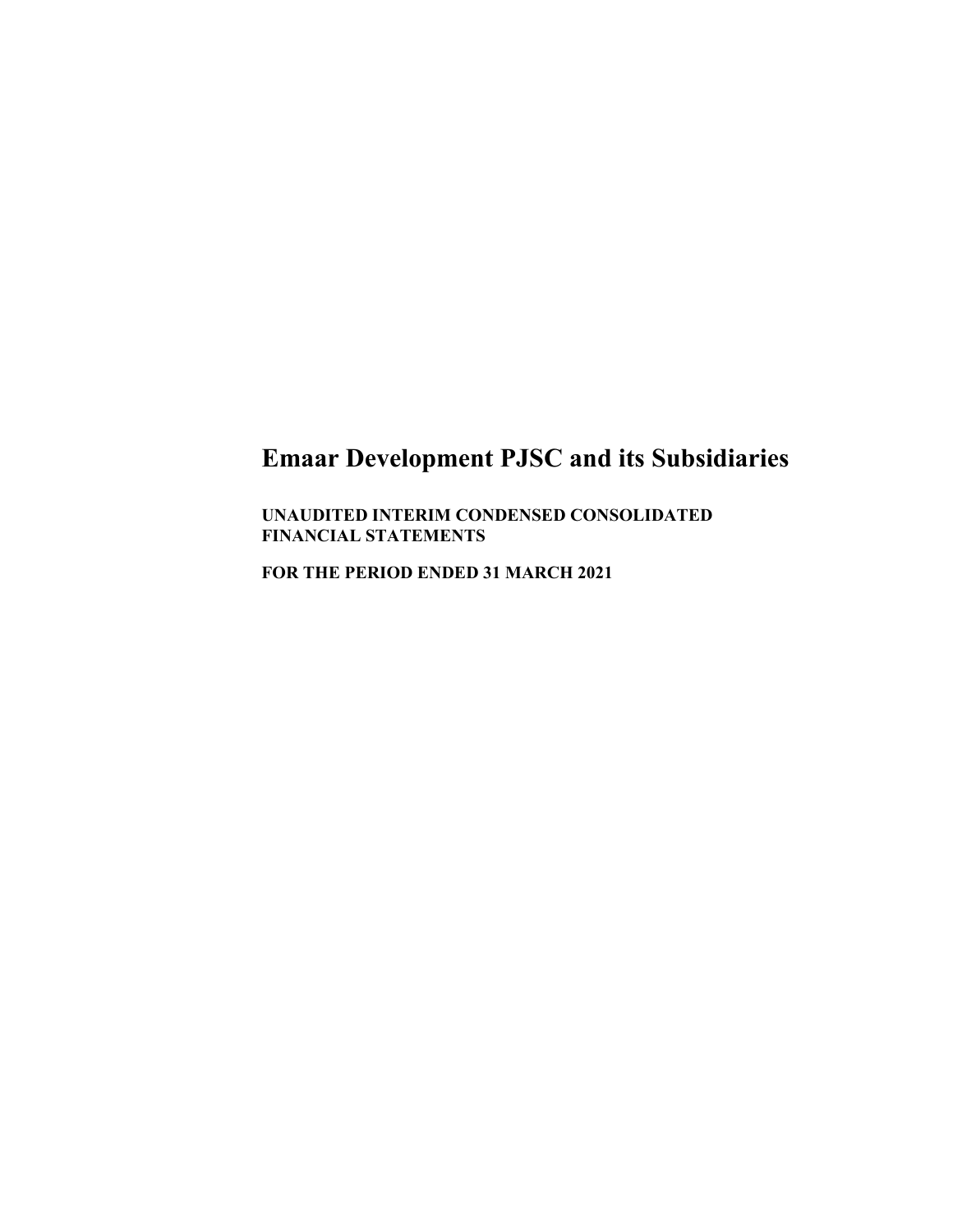**Unaudited Interim Condensed Consolidated Financial Statements For the period ended 31 March 2021** 

**Table of Contents** 

## **Pages**

| <b>Report on Review of Interim Condensed Consolidated Financial Statements</b> | $1 - 2$  |
|--------------------------------------------------------------------------------|----------|
| <b>Interim Condensed Consolidated Statement of Comprehensive Income</b>        | 3        |
| <b>Interim Condensed Consolidated Statement of Financial Position</b>          | 4        |
| <b>Interim Condensed Consolidated Statement of Changes in Equity</b>           | $5 - 6$  |
| <b>Interim Condensed Consolidated Statement of Cash Flows</b>                  | 7        |
| <b>Notes to the Interim Condensed Consolidated Financial Statements</b>        | $8 - 27$ |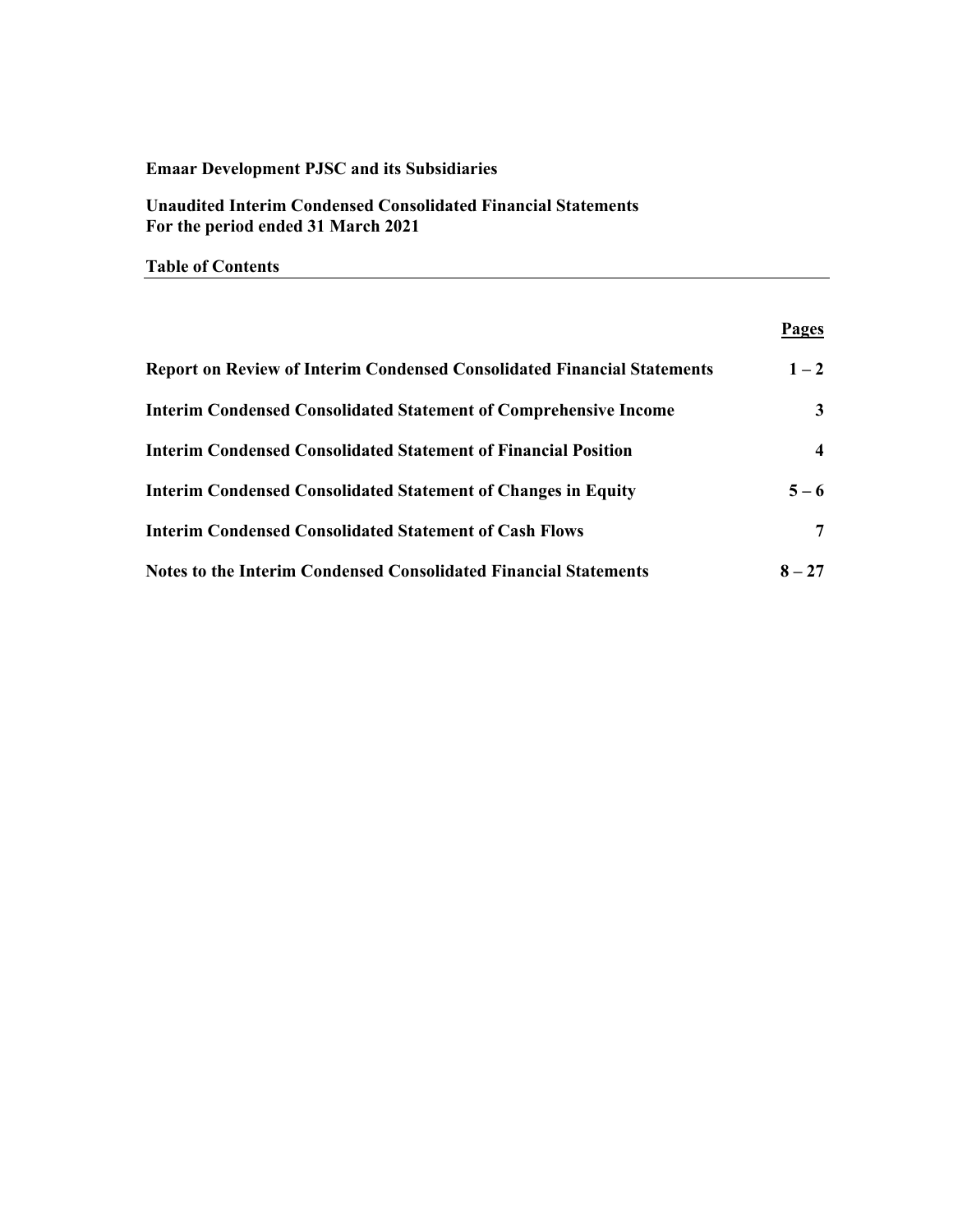

**KPMG Lower Gulf Limited** The Offices 5 at One Central Level 4, Office No: 04.01 Sheikh Zayed Road, P.O. Box 3800 **Dubai. United Arab Emirates** Tel. +971 (4) 4030300, www.kpmg.com/ae

# Independent Auditors' Report on Review of Interim Condensed **Consolidated Financial Statements**

To the Shareholders of Emaar Development PJSC

## Introduction

We have reviewed the accompanying 31 March 2021 interim condensed consolidated financial statements of Emaar Development PJSC ("the Company") and its subsidiaries (collectively referred to as "the Group"), which comprises:

- the interim condensed consolidated statement of comprehensive income for the three month period ended 31 March 2021;
- the interim condensed consolidated statement of financial position as at 31 March 2021;
- the interim condensed consolidated statement of changes in equity for the three month period ended 31 March 2021;
- the interim condensed consolidated statement of cash flows for the three month period ended 31 March 2021; and
- notes to the interim condensed consolidated financial statements.

Management is responsible for the preparation and presentation of this interim condensed consolidated financial statements in accordance with IAS 34, 'Interim Financial Reporting'. Our responsibility is to express a conclusion on this interim condensed consolidated financial statements based on our review.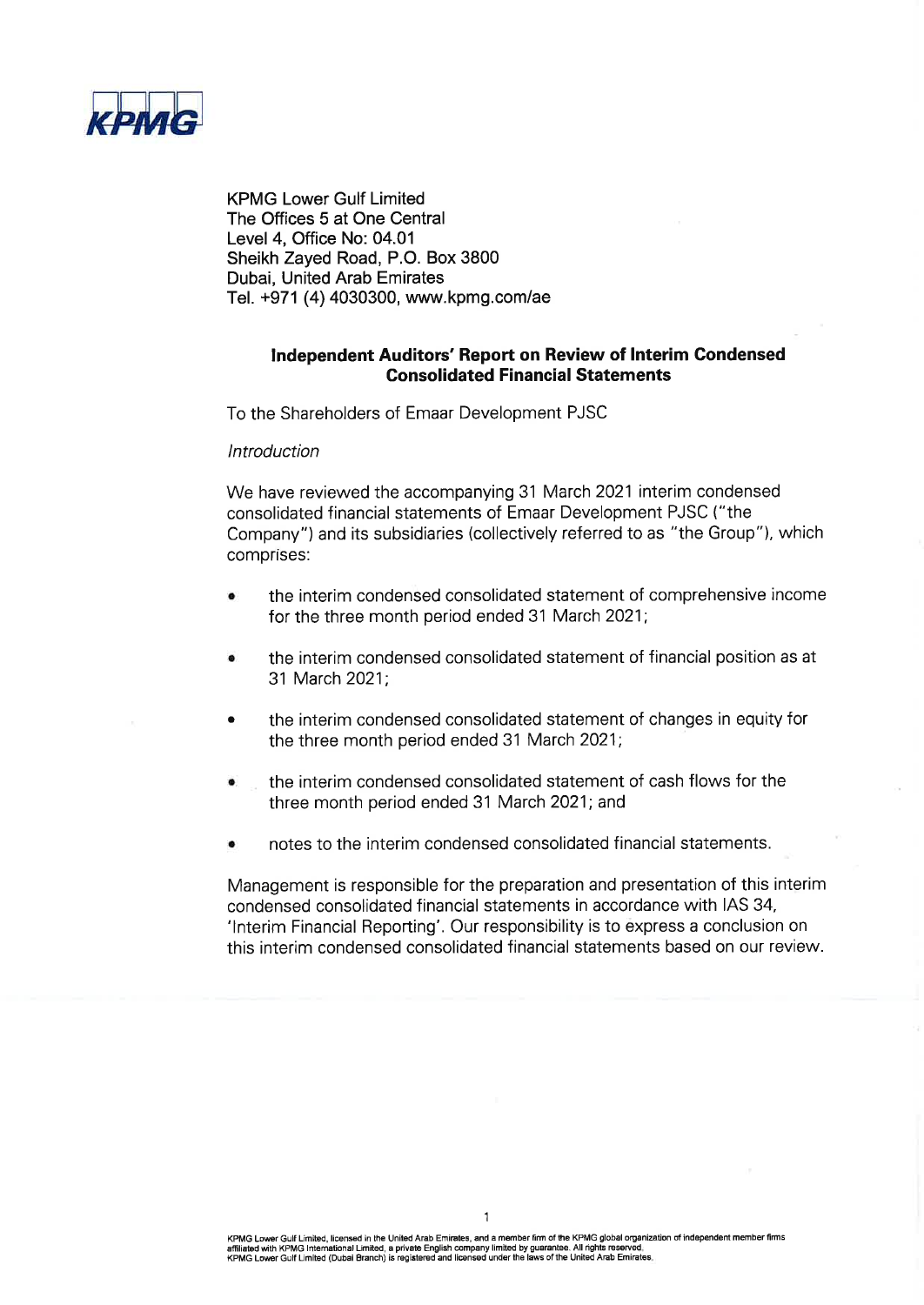

**Emaar Development PJSC** 

Independent Auditors' Report on Review of Interim Condensed **Consolidated Financial Statements** 31 March 2021

# Scope of review

We conducted our review in accordance with the International Standard on Review Engagements 2410, "Review of Interim Financial Information Performed by the Independent Auditor of the Entity". A review of interim financial statements consists of making inquiries, primarily of persons responsible for financial and accounting matters, and applying analytical and other review procedures. A review is substantially less in scope than an audit conducted in accordance with International Standards on Auditing and consequently does not enable us to obtain assurance that we would become aware of all significant matters that might be identified in an audit. Accordingly, we do not express an audit opinion.

#### Conclusion

Based on our review, nothing has come to our attention that causes us to believe that the accompanying 31 March 2021 interim condensed consolidated financial statements are not prepared, in all material respects, in accordance with IAS 34, 'Interim Financial Reporting'.

## **Other Matter**

In 2020, Emirates Securities & Commodities Authority ("ESCA") had announced that issuance of the interim condensed consolidated financial statements for the three month period ended 31 March 2020 was voluntary. The Group opted for the exemption of not issuing the interim condensed consolidated financial statements for the three month period ended 31 March 2020. Accordingly, comparatives for the three month period ended 31 March 2020 were not reviewed.

Lower Gulf Limited

Emilio Pera Registration No.: 1146 Dubai, United Arab Emirates

Date: 10 May 2021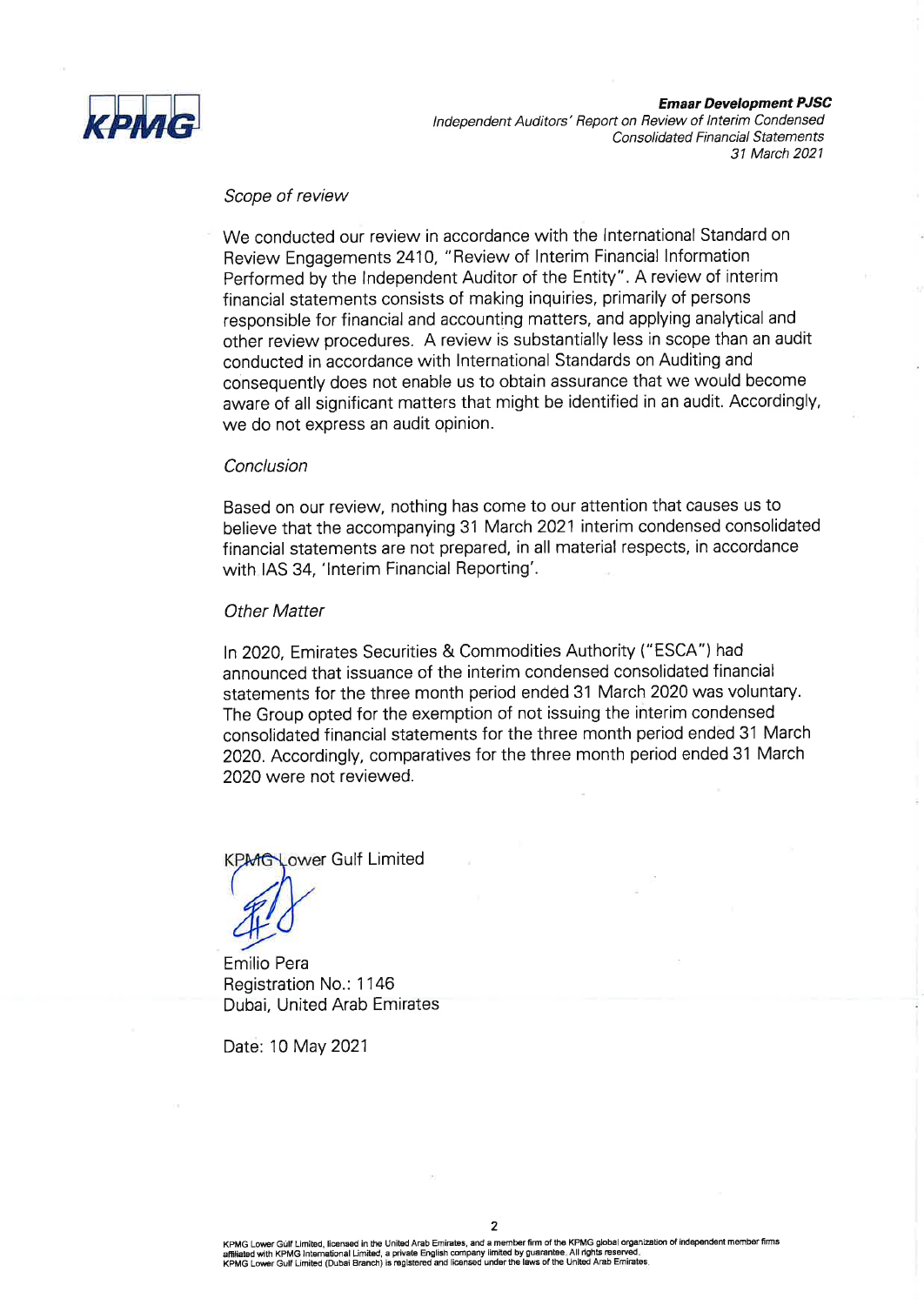# INTERIM CONDENSED CONSOLIDATED STATEMENT OF COMPREHENSIVE INCOME For the period ended 31 March 2021 (Unaudited)

## *(US\$ 1.00 = AED 3.673)*

|                                                                                                              | <b>Notes</b>   | Three-month period ended           |                                             |
|--------------------------------------------------------------------------------------------------------------|----------------|------------------------------------|---------------------------------------------|
|                                                                                                              |                | 31 March<br>2021<br><b>AED'000</b> | 31 March<br>2020<br>AED'000<br>(Unreviewed) |
| Revenue                                                                                                      | $\overline{4}$ | 3,847,647                          | 3,044,510                                   |
| Cost of revenue                                                                                              | $\overline{4}$ | (2,335,032)                        | (1,915,979)                                 |
| <b>GROSS PROFIT</b>                                                                                          |                | 1,512,615                          | 1,128,531                                   |
| Selling, general and administrative expenses                                                                 | 5              | (442, 914)                         | (357, 955)                                  |
| Finance income                                                                                               | 6(a)           | 7,854                              | 22,381                                      |
| Finance costs                                                                                                | 6(b)           | (54, 503)                          | (54, 635)                                   |
| Other income                                                                                                 |                | 3,061                              | 9,075                                       |
| Share of results of joint ventures                                                                           |                | 61,450                             | 11,562                                      |
| <b>PROFIT FOR THE PERIOD</b>                                                                                 |                | 1,087,563                          | 758,959                                     |
| Other comprehensive income                                                                                   |                |                                    |                                             |
| <b>TOTAL COMPREHENSIVE INCOME FOR THE</b>                                                                    |                |                                    |                                             |
| <b>PERIOD</b>                                                                                                |                | 1,087,563                          | 758,959                                     |
| <b>ATTRIBUTABLE TO:</b>                                                                                      |                |                                    |                                             |
| Owners of the Company                                                                                        |                | 780,890                            | 648,837                                     |
| Non-controlling interest                                                                                     |                | 306,673                            | 110,122                                     |
|                                                                                                              |                | 1,087,563                          | 758,959                                     |
| Earnings per share attributable to the owners of the Company:<br>-basic and diluted earnings per share (AED) |                | 0.20                               | 0.16                                        |
|                                                                                                              |                |                                    |                                             |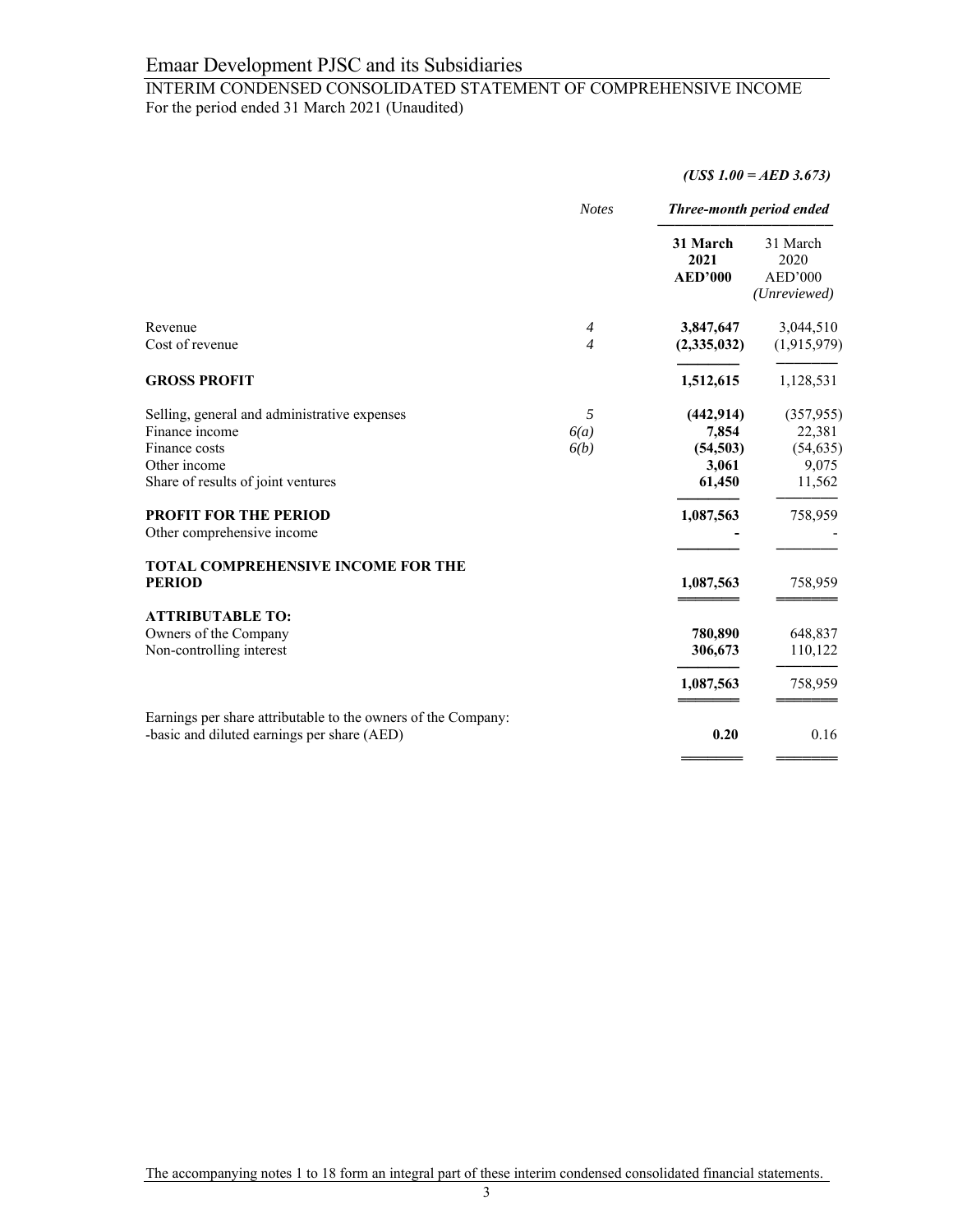# INTERIM CONDENSED CONSOLIDATED STATEMENT OF FINANCIAL POSITION As at 31 March 2021

|                                                                                                                                                                                                                                                          |                                              | $(US$ 1.00 = AED 3.673)$                                                           |                                                                                   |
|----------------------------------------------------------------------------------------------------------------------------------------------------------------------------------------------------------------------------------------------------------|----------------------------------------------|------------------------------------------------------------------------------------|-----------------------------------------------------------------------------------|
|                                                                                                                                                                                                                                                          | <b>Notes</b>                                 | 31 March<br>2021<br><b>AED'000</b><br>(Unaudited)                                  | 31 December<br>2020<br>AED'000<br>(Audited)                                       |
| <b>ASSETS</b><br>Bank balances and cash<br>Trade and unbilled receivables<br>Other assets, receivables, deposits and prepayments<br>Development properties<br>Loan to a joint ventures<br>Investments in joint ventures<br>Property, plant and equipment | $\boldsymbol{7}$<br>8<br>9<br>10<br>11<br>12 | 3,646,354<br>10,748,496<br>4,775,644<br>13,968,951<br>981,875<br>577,812<br>33,483 | 3,349,997<br>9,692,636<br>4,668,705<br>14,469,588<br>975,248<br>516,362<br>36,402 |
| <b>TOTAL ASSETS</b>                                                                                                                                                                                                                                      |                                              | 34,732,615                                                                         | 33,708,938                                                                        |
| <b>LIABILITIES AND EQUITY</b><br><b>LIABILITIES</b><br>Trade and other payables<br>Advances from customers<br>Retentions payable<br>Interest-bearing loans and borrowings<br>Provision for employees' end-of-service benefits                            | 13<br>14                                     | 13,112,181<br>2,845,759<br>800,248<br>3,782,379<br>22,719                          | 12,887,764<br>2,733,041<br>854,624<br>3,711,446<br>22,297                         |
| <b>TOTAL LIABILITIES</b>                                                                                                                                                                                                                                 |                                              | 20,563,286                                                                         | 20,209,172                                                                        |
| <b>EQUITY</b><br>Equity attributable to owners of the Company<br>Share capital<br>Legal reserve<br>Retained earnings                                                                                                                                     |                                              | 4,000,000<br>855,356<br>7,177,900<br>12,033,256<br>2,136,073                       | 4,000,000<br>855,356<br>6,397,010<br>11,252,366<br>2,247,400                      |
| Non-controlling interests                                                                                                                                                                                                                                |                                              |                                                                                    |                                                                                   |
| <b>TOTAL EQUITY</b>                                                                                                                                                                                                                                      |                                              | 14,169,329                                                                         | 13,499,766                                                                        |
| <b>TOTAL LIABILITIES AND EQUITY</b>                                                                                                                                                                                                                      |                                              | 34,732,615                                                                         | 33,708,938                                                                        |

To the best of our knowledge, the interim condensed consolidated financial statements fairly presents, in all material respects, the interim condensed consolidated financial position, results of operation and interim condensed consolidated cash flows of the Group as of, and for the period ended 31 March 2021.

The interim condensed consolidated financial statements were authorised for issue by Board of Directors and signed on their behalf by:

**Director** 

N

Director

The accompanying notes 1 to 18 form an integral part of these interim condensed consolidated financial statements.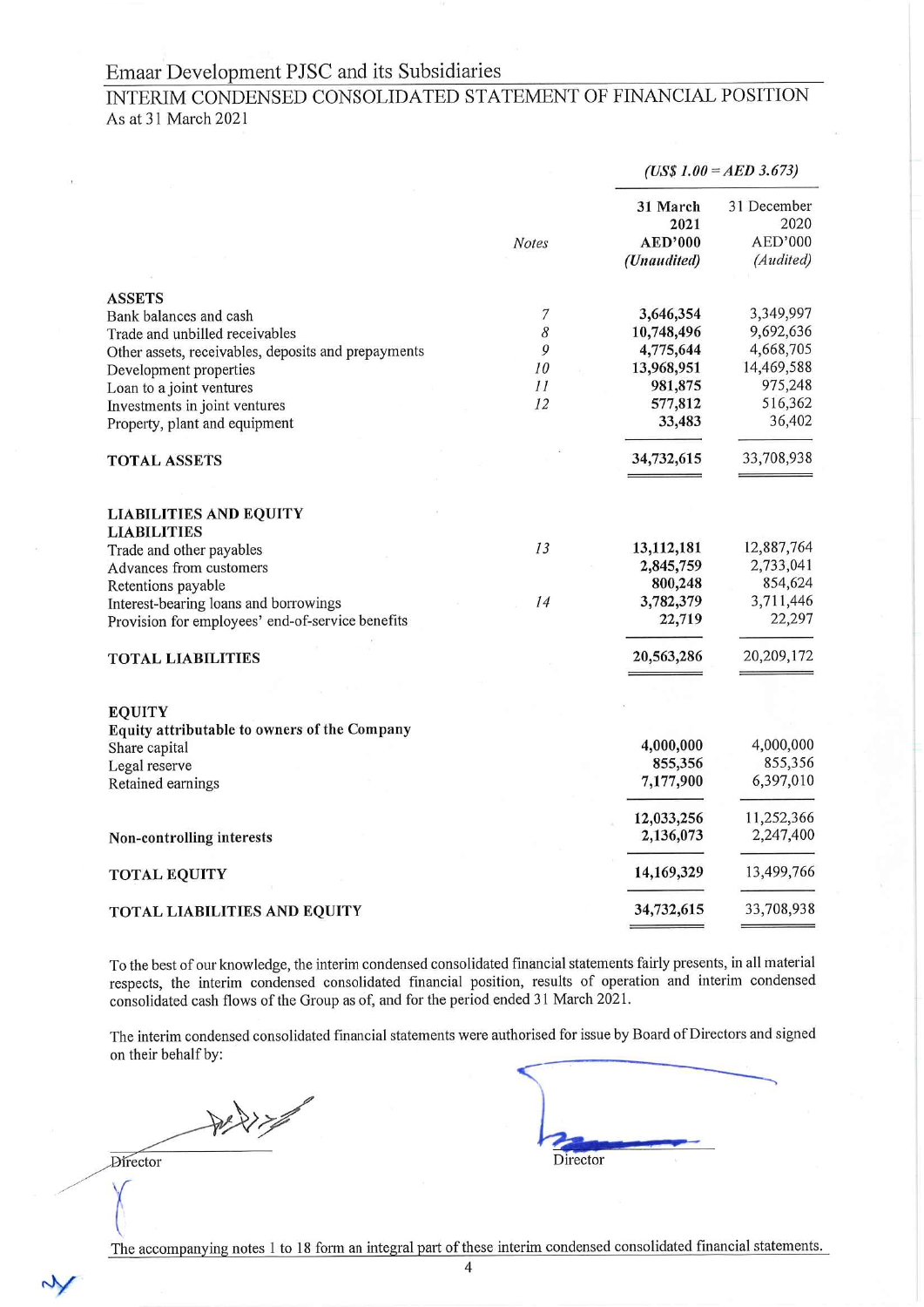# INTERIM CONDENSED CONSOLIDATED STATEMENT OF CHANGES IN EQUITY

For the period ended 31 March 2021 (Unaudited)

|                                           | Attributable to the owners of the Parent |                                    |                                        |                         |                                                      |                                   |
|-------------------------------------------|------------------------------------------|------------------------------------|----------------------------------------|-------------------------|------------------------------------------------------|-----------------------------------|
|                                           | <b>Share</b><br>capital<br>AED'000       | Legal<br>reserve<br><b>AED'000</b> | Retained<br>earnings<br><b>AED'000</b> | Total<br><b>AED'000</b> | $Non-$<br>controlling<br>interests<br><b>AED'000</b> | Total<br>equity<br><b>AED'000</b> |
| Balance at 1 January 2021                 | 4,000,000                                | 855,356                            | 6,397,010                              | 11,252,366              | 2,247,400                                            | 13,499,766                        |
| Profit for the period                     |                                          |                                    | 780,890                                | 780,890                 | 306,673                                              | 1,087,563                         |
| Total comprehensive income for the period |                                          |                                    | 780,890                                | 780,890                 | 306,673                                              | 1,087,563                         |
| Dividend paid                             | $\overline{\phantom{a}}$                 | $\overline{\phantom{a}}$           | $\overline{\phantom{a}}$               |                         | (418,000)                                            | (418,000)                         |
| <b>Balance at 31 March 2021</b>           | 4,000,000                                | 855,356                            | 7,177,900                              | 12,033,256              | 2,136,073                                            | 14,169,329                        |

The accompanying notes 1 to 18 form an integral part of these interim condensed consolidated financial statements.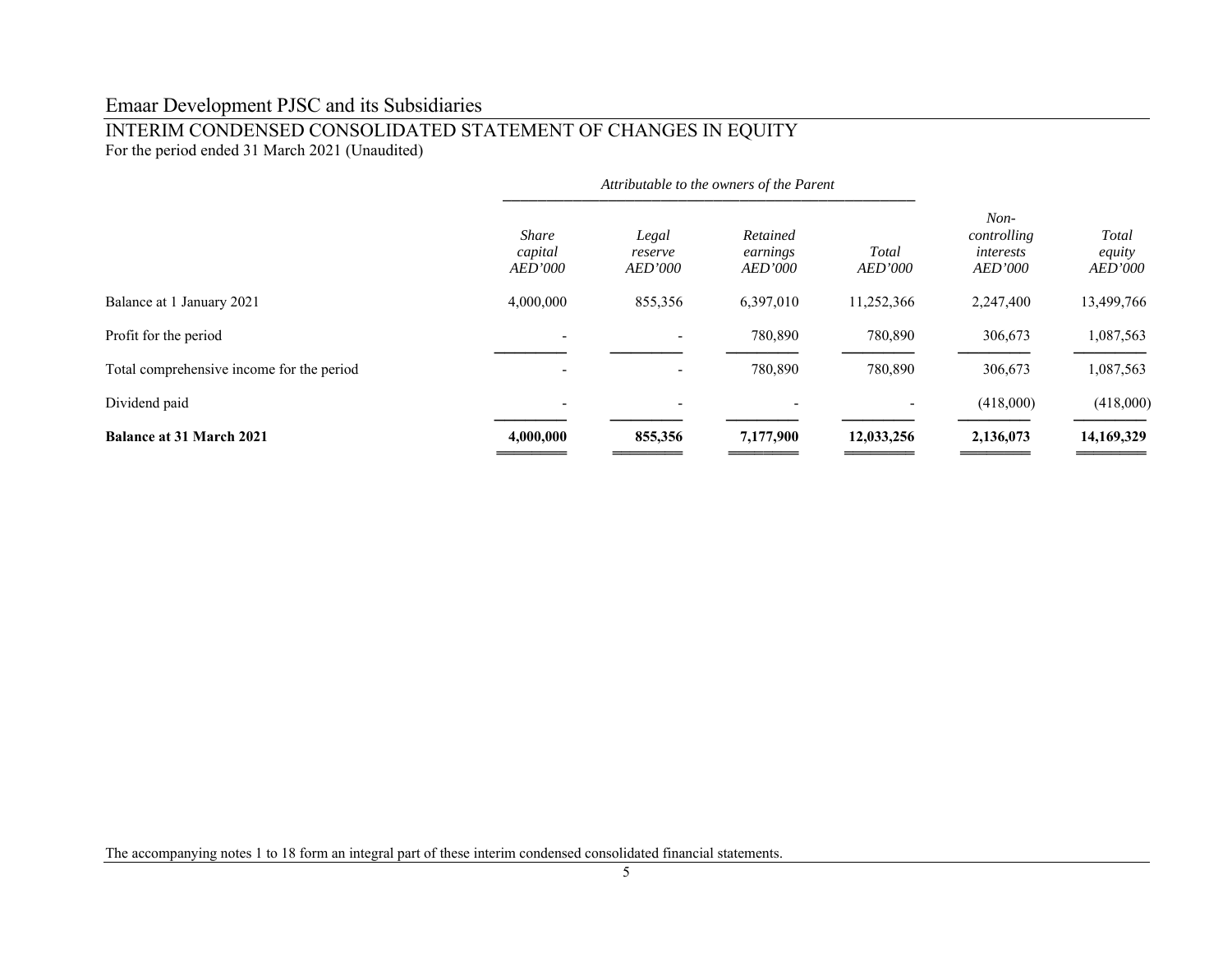# INTERIM CONDENSED CONSOLIDATED STATEMENT OF CHANGES IN EQUITY (continued) For the period ended 31 March 2021 (Unaudited)

|                                              | Attributable to the owners of the Parent  |                                    |                                        |                         |                                                      |                                   |
|----------------------------------------------|-------------------------------------------|------------------------------------|----------------------------------------|-------------------------|------------------------------------------------------|-----------------------------------|
|                                              | <b>Share</b><br>capital<br><b>AED'000</b> | Legal<br>reserve<br><b>AED'000</b> | Retained<br>earnings<br><b>AED'000</b> | Total<br><b>AED'000</b> | $Non-$<br>controlling<br>interests<br><b>AED'000</b> | Total<br>equity<br><b>AED'000</b> |
| Balance at 1 January 2020 ( <i>Audited</i> ) | 4,000,000                                 | 689,625                            | 4,910,331                              | 9,599,956               | 2,754,180                                            | 12,354,136                        |
| Profit for the period                        |                                           |                                    | 648,837                                | 648,837                 | 110,122                                              | 758,959                           |
| Total comprehensive income for the period    |                                           |                                    | 648,837                                | 648,837                 | 110,122                                              | 758,959                           |
| Dividend paid                                |                                           |                                    |                                        |                         | (400,000)                                            | (400,000)                         |
| Balance at 31 March 2020 (Unreviewed)        | 4,000,000                                 | 689,625                            | 5,559,168                              | 10,248,793              | 2,464,302                                            | 12,713,095                        |

The accompanying notes 1 to 18 form an integral part of these interim condensed consolidated financial statements.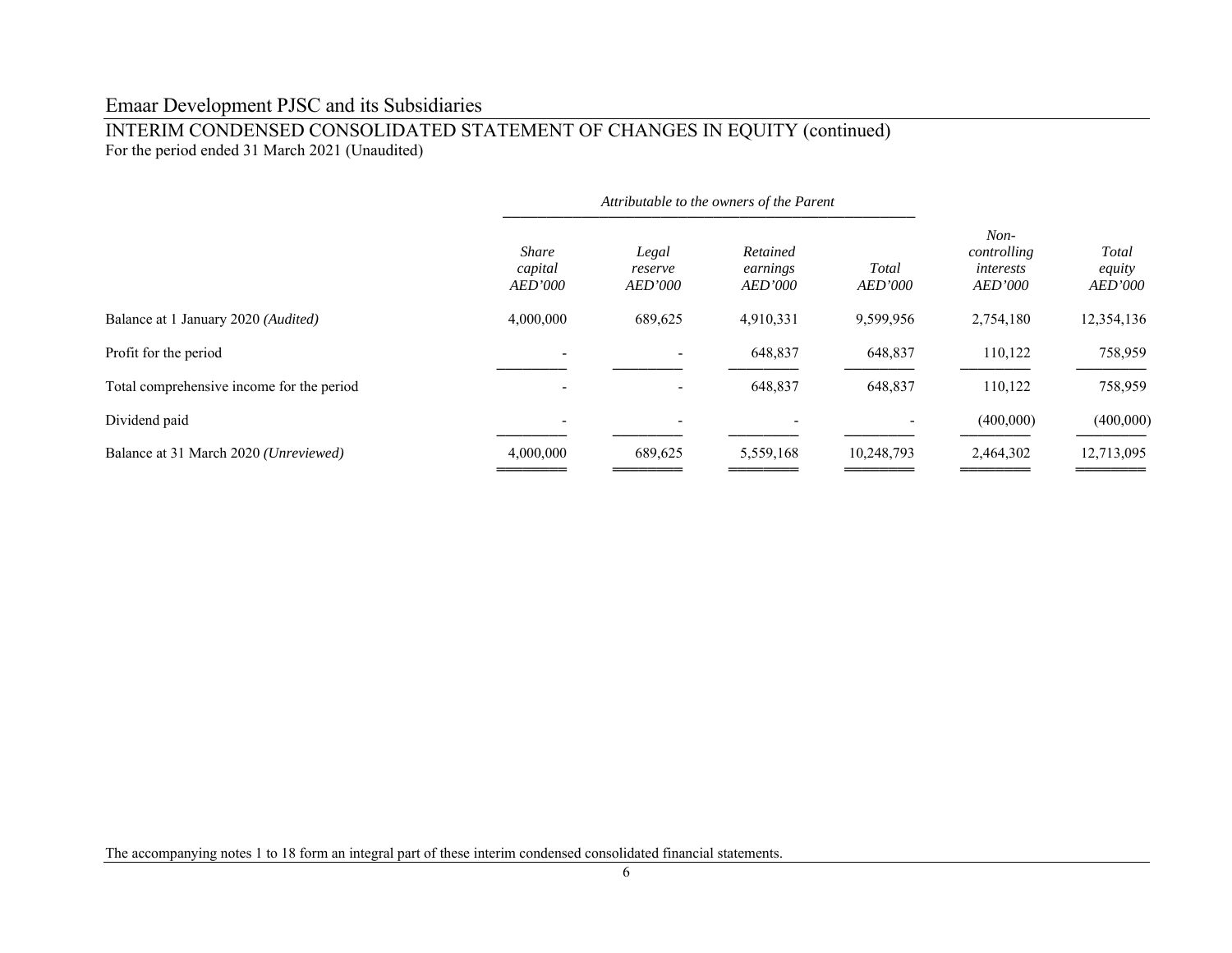# INTERIM CONDENSED CONSOLIDATED STATEMENT OF CASH FLOWS

For the period ended 31 March 2021 (Unaudited)

|                                                                   |              |                                          | $(US$ 1.00 = AED 3.673)$                   |
|-------------------------------------------------------------------|--------------|------------------------------------------|--------------------------------------------|
|                                                                   |              | 1 January<br>2021 to<br>31 March<br>2021 | 1 January<br>$2020$ to<br>31 March<br>2020 |
|                                                                   | <b>Notes</b> | <b>AED'000</b>                           | AED'000<br>(Unreviewed)                    |
| <b>CASH FLOWS FROM OPERATING ACTIVITIES</b>                       |              |                                          |                                            |
| Profit for the period                                             |              | 1,087,563                                | 758,959                                    |
| Adjustments for:                                                  |              |                                          |                                            |
| Share of results of joint ventures                                |              | (61, 450)                                | (11, 562)                                  |
| Depreciation (including right-of use assets)                      | 5            | 4,474                                    | 6,810                                      |
| Provision for employees' end-of-service benefits, net             |              | 422                                      | 859                                        |
| Finance costs                                                     | 6(b)         | 54,503                                   | 54,635                                     |
| Finance income                                                    | 6(a)         | (7, 854)                                 | (22, 381)                                  |
| Cash from operations before working capital changes               |              | 1,077,658                                | 787,320                                    |
| Trade and unbilled receivables                                    |              | (1,051,390)                              | (260, 889)                                 |
| Other assets, receivables, deposits and prepayments               |              | (106, 939)                               | (227, 983)                                 |
| Development properties                                            |              | 535,281                                  | (164, 965)                                 |
| Advances from customers                                           |              | 112,718                                  | (535, 057)                                 |
| Trade and other payables                                          |              | 195,359                                  | (218, 591)                                 |
| Retentions payable                                                |              | (54, 376)                                | 17,181                                     |
| Net cash from/ (used in) operating activities                     |              | 708,311                                  | (602,984)                                  |
| <b>CASH FLOWS FROM INVESTING ACTIVITIES</b>                       |              |                                          |                                            |
| Finance income received                                           |              | 3,384                                    | 22,381                                     |
| Loan to joint ventures                                            |              | (6,627)                                  | (61, 696)                                  |
| Amounts incurred on property, plant and equipment                 |              | (1, 555)                                 | (2,883)                                    |
| Net cash used in investing activities                             |              | (4,798)                                  | (42, 198)                                  |
|                                                                   |              |                                          |                                            |
| <b>CASH FLOWS FROM FINANCING ACTIVITIES</b><br>Finance costs paid |              |                                          | (57, 694)                                  |
| Borrowings from financial institutions                            |              | (59,612)<br>160,000                      |                                            |
| Repayment of loans to financial institutions                      |              | (91, 824)                                | 207,047<br>(297,315)                       |
| Funding from Parent                                               |              |                                          | 50,000                                     |
| Repayment of lease liability                                      |              |                                          | (1,742)                                    |
| Dividend paid                                                     |              | (418,000)                                | (400,000)                                  |
|                                                                   |              |                                          |                                            |
| Net cash used in financing activities                             |              | (409, 436)                               | (499, 704)                                 |
| <b>INCREASE/ (DECREASE) IN CASH AND</b>                           |              |                                          |                                            |
| <b>CASH EQUIVALENTS</b>                                           |              | 294,077                                  | (1,144,886)                                |
| Cash and cash equivalents at the beginning of the period          |              | 3,307,800                                | 4,226,500                                  |
| CASH AND CASH EQUIVALENTS AT THE END                              |              |                                          |                                            |
| <b>OF THE PERIOD</b>                                              | 7            | 3,601,877                                | 3,081,614                                  |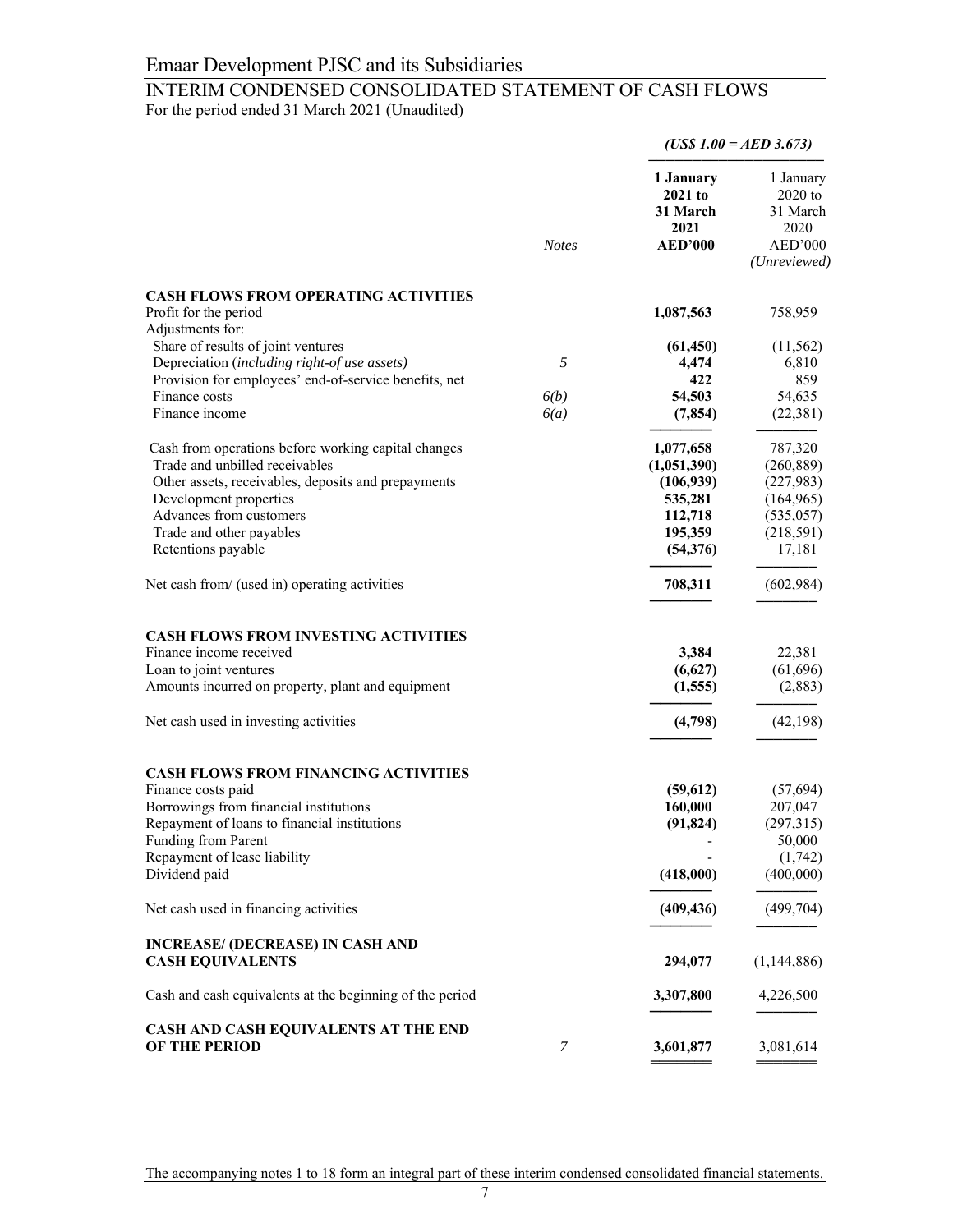# **1 CORPORATE INFORMATION**

The incorporation of Emaar Development PJSC (the "Company") as a Public Joint Stock Company was approved by the Securities and Commodities Authority according to Federal Law No.4 of 2000 on 20 November 2017 and the registration certificate was issued on 21 November 2017. The Company's registered office is at P.O. Box 48882, Dubai, United Arab Emirates ("UAE").

The Company is a subsidiary of Emaar Properties PJSC (the "Parent Company" or "Parent"), a company incorporated in the UAE and listed on the Dubai Financial Market. The legal status of the Company was converted from a limited liability company to a Public Joint Stock Company (PJSC) by selling 20% through an Initial Public Offering ("IPO"). The Company is listed on the Dubai Financial Market and its shares are traded with effect from 22 November 2017. The Company and its subsidiaries constitute the Group (the "Group").

The principal activities of the Group are property development and development management in the UAE.

The interim condensed consolidated financial statements were authorised for issue on 10 May 2021.

# **2.1 BASIS OF PREPARATION**

The interim condensed consolidated financial statements of the Group for the period ended 31 March 2021 have been prepared in accordance with International Accounting Standard (IAS) 34: *Interim Financial Reporting.*

The interim condensed consolidated financial statements do not contain all information and disclosures required for full financial statements prepared in accordance with International Financial Reporting Standards (IFRS) and should be read in conjunction with the Group's annual consolidated financial statements for the year ended 31 December 2020. The same accounting policies, methods of computation, significant accounting judgments and estimates and assumptions are followed in these interim condensed consolidated financial statements as compared with the most recent annual consolidated financial statements, except for the new standards, amendments and significant estimates and judgements adopted during the current period as explained below in notes 2.2 and 2.3.

The interim condensed consolidated financial statements have been prepared in United Arab Emirates Dirhams (AED), which is the Company's functional and presentation currency, and all values are rounded to the nearest thousand except where otherwise indicated. Each entity in the Group determines its own functional currency and items included in the financial statements of each entity are measured using that functional currency.

The interim condensed consolidated financial statements have been prepared on a historical cost basis. Historical cost is generally based on the fair value of the consideration given in exchange for assets.

The preparation of interim condensed consolidated financial statements on the basis described above requires management to make judgements, estimates and assumptions that affect the application of policies and reported amounts of assets and liabilities, income and expenses. The estimates and associated assumptions are based on historical experience and various other factors that are believed to be reasonable under the circumstances, the results of which for the basis of making the judgements about carrying values of assets and liabilities that are not readily apparent from other sources. Actual results may differ from these estimates.

Certain comparative amounts have been reclassified to conform to the presentation used in these interim condensed consolidated financial statements.

Results for the period ended 31 March 2021 are not necessarily indicative of the results that may be expected for the financial year ending 31 December 2021.

As per the communication to listed companies by the Securities and Commodities Authority dated 7 April 2020 on disclosure of interim financial statements, the Group opted for the exemption of not issuing the condensed consolidated interim financial statements for the three-month period ended 31 March 2020. Accordingly, the comparative interim condensed consolidated financial statements as presented are not reviewed.

#### **Basis of consolidation**

The interim condensed consolidated financial statements comprise the financial statements of the Company and the entities controlled by the Company as at 31 March 2021. Control is achieved where all the following criteria are met:

- (a) the Group has power over an entity (i.e., existing rights that give it the current ability to direct the relevant activities of the investee);
- (b) the Group has exposure, or rights, to variable returns from its involvement with the entity; and
- (c) the Group has the ability to use its power over the entity to affect the amount of the Company's returns.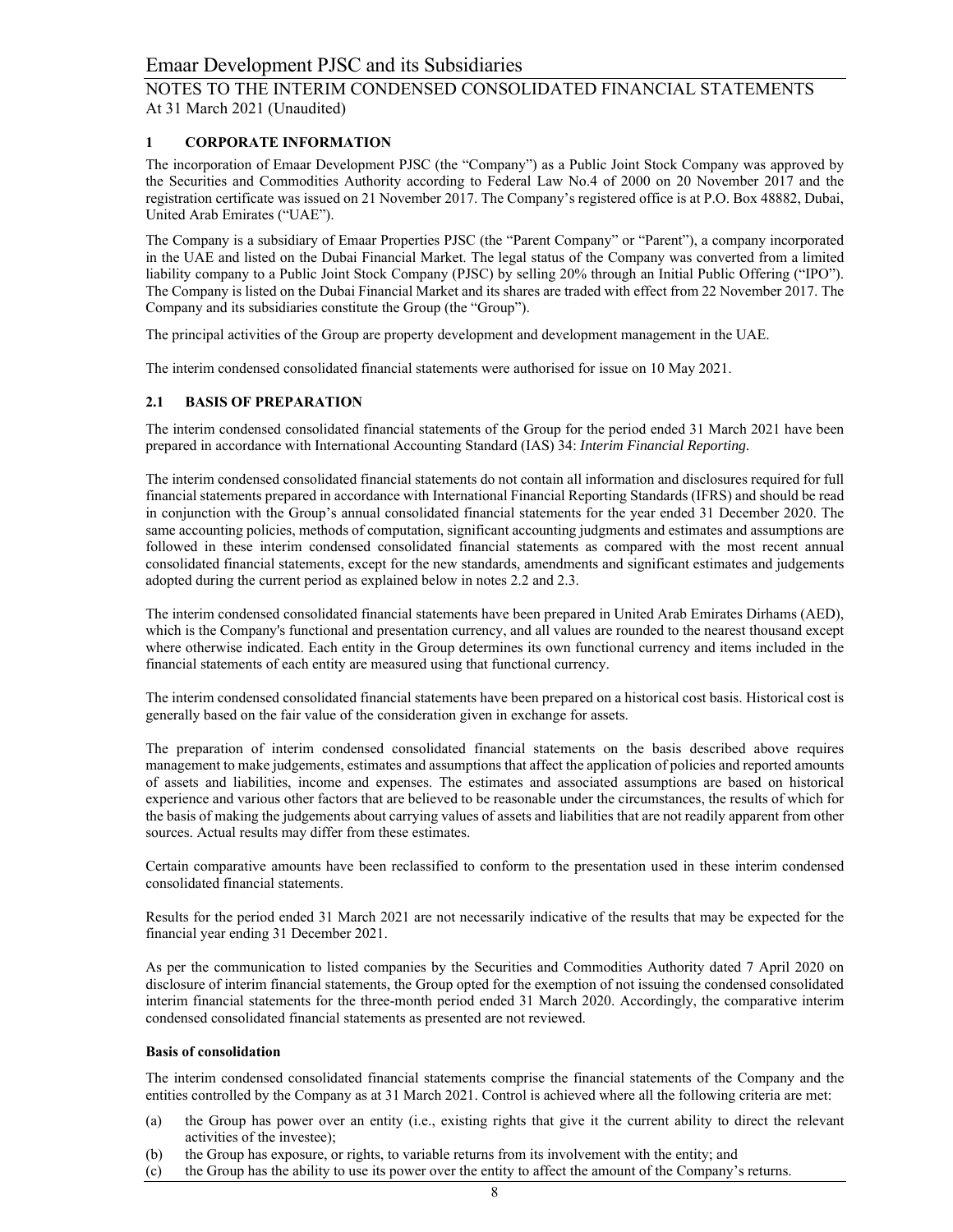# **2.1 BASIS OF PREPARATION (continued)**

#### **Basis of consolidation (continued)**

When the Group has less than a majority of the voting or similar rights of an investee, the Group considers all relevant facts and circumstances in assessing whether it has power over an investee, including:

- The contractual arrangement with the other vote holders of the investee
- Rights arising from other contractual arrangements
- The Group's voting rights and potential voting rights

The Group re-assesses whether or not it controls an investee if facts and circumstances indicate that there are changes to one or more of the three elements of control. Consolidation of a subsidiary begins when the Group obtains control over the subsidiary and ceases when the Group loses control of the subsidiary. Assets, liabilities, income and expenses of a subsidiary acquired or disposed of during the period are included in the interim condensed consolidated financial statements from the date the Group gains control until the date the Group ceases to control the subsidiary.

#### *Subsidiaries*

A subsidiary is fully consolidated from the date of acquisition or incorporation, being the date on which the Group obtains control, and continue to be consolidated until the date when such control ceases. The financial statements of the subsidiaries are prepared for the same reporting period as the Company, using consistent accounting policies. When necessary, adjustments are made to the financial statements of subsidiaries to bring their accounting policies in line with the Group's accounting policies. All intra-group balances, transactions, unrealised gains and losses resulting from intragroup transactions and dividends are eliminated in full.

Non-controlling interest are measured initially at their proportionate share of the acquiree's identifiable net assets at the date of acquisition. Changes in the Group's interest in a subsidiary that do not result in a loss of control are accounted for as equity transactions.

Share of comprehensive income/loss within a subsidiary is attributed to the non-controlling interest even if that results in a deficit balance.

A change in the ownership interest of a subsidiary, without a loss of control, is accounted for as an equity transaction. If the Group losses control over a subsidiary, it:

- Derecognises the assets (including goodwill) and liabilities of the subsidiary;
- Derecognises the carrying amount of any non-controlling interest;
- Derecognises the cumulative translation differences, recorded in equity;
- Recognises the fair value of the consideration received;
- Recognises the fair value of any investment retained;
- Recognises any surplus or deficit in the interim condensed consolidated statement of comprehensive income; and
- Reclassifies the Group's share of components previously recognised in other comprehensive income to the interim condensed consolidated statement of comprehensive income or retained earnings, as appropriate.

Details of the Company's subsidiaries are as follows:

| <b>Subsidiaries</b>           | <b>Place of</b><br>incorporation | <b>Principal activities</b>         | Percentage<br>of effective holding |
|-------------------------------|----------------------------------|-------------------------------------|------------------------------------|
| Dubai Hills Estate LLC        | <b>UAE</b>                       | Property development                | 50%                                |
| Emaar Mina Rashid Development | <b>UAE</b>                       | Buying, selling and development of  | $100\%$                            |
| Owned By Emaar Development    |                                  | real estate and leasing and         |                                    |
| L.L.C                         |                                  | management of self-owned property   |                                    |
| Mina Rashid Properties L.L.C  | <b>UAE</b>                       | Buying, selling and development of  | $100\%$                            |
|                               |                                  | real estate                         |                                    |
| Emaar Gardens L.L.C           | <b>UAE</b>                       | Real Estate Development, Investment | $100\%$                            |
|                               |                                  | in Commercial Enterprises $\&$      |                                    |
|                               |                                  | Management                          |                                    |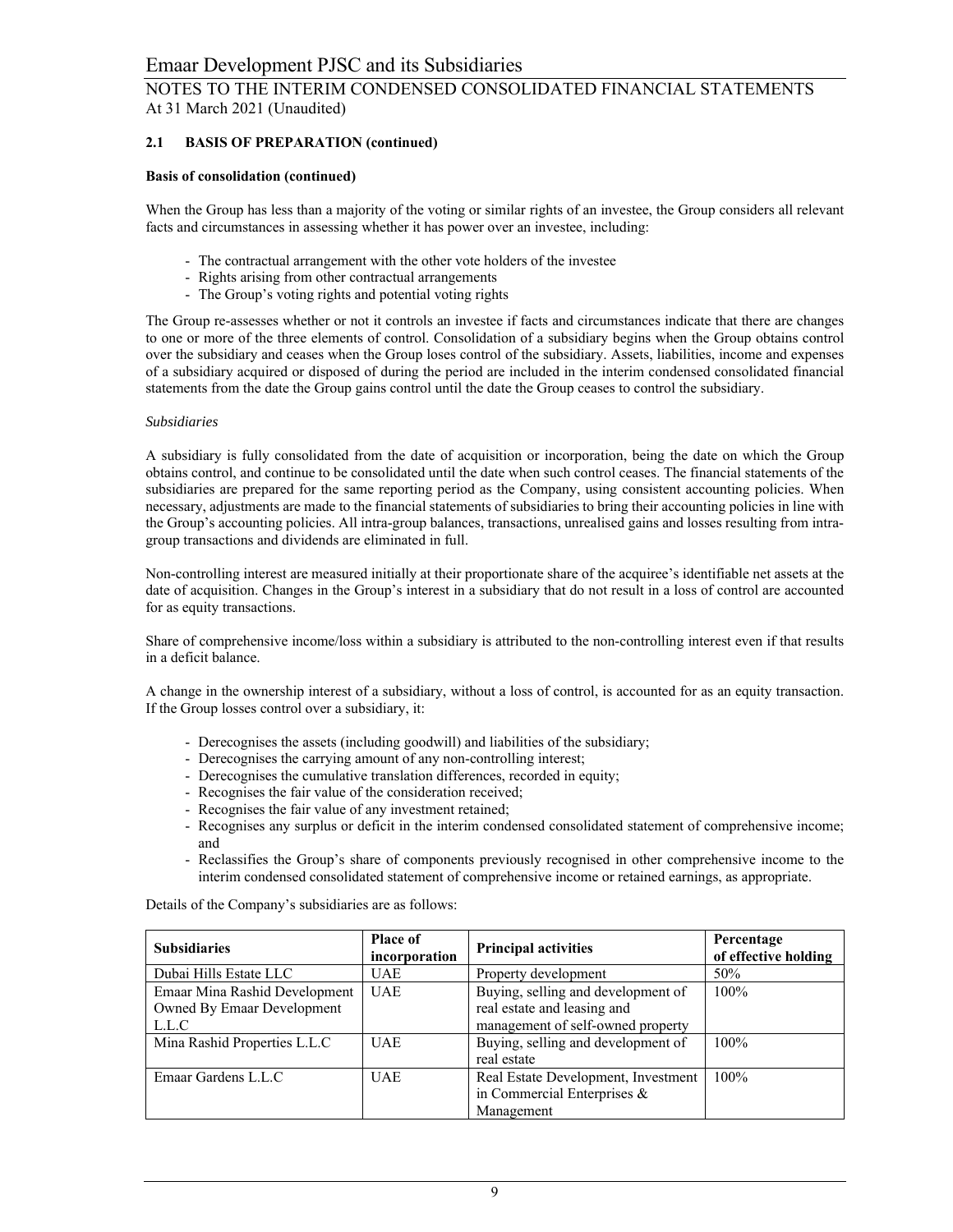# **2.1 BASIS OF PREPARATION (continued)**

## **Basis of consolidation (continued)**

#### *Joint ventures*

Joint ventures are those entities over whose activities the Group has joint control, established by contractual agreement and requiring unanimous consent for strategic financial and operating decisions whereby the Group has rights to the net assets of the arrangement, rather than rights to its assets and obligations for its liabilities.

The Group's investment in joint ventures are accounted for using the equity method of accounting. Under the equity method of accounting, investments in joint ventures are carried in the interim condensed consolidated statement of financial position at cost, plus post-acquisition changes in the Group's share of net assets of the joint venture companies, less any impairment in value.

The interim condensed consolidated statement of comprehensive income reflects the Group's share of results of its joint ventures. Unrealised profits and losses resulting from transactions between the Group and its joint ventures are eliminated to the extent of the Group's interest in the joint ventures. Unrealised losses are eliminated in the same way as unrealised gains, but only to the extent that there is no evidence of impairment.

## **2.2 SIGNIFICANT ACCOUNTING JUDGMENTS, ESTIMATES AND ASSUMPTIONS**

The preparation of these interim condensed consolidated financial statements requires management to make judgments, estimates and assumptions that affect the reported amounts of revenues, expenses, assets and liabilities, and the accompanying disclosures and the disclosure of contingent liabilities at the reporting date. Uncertainty about these assumptions and estimates could result in outcomes that require a material adjustment to the carrying amount of the assets or liabilities affected in future periods.

Estimates and their underlying assumptions are reviewed on an ongoing basis. Revisions to accounting estimates are recognised in the period in which the estimates are revised.

The key judgments and estimates and assumptions that have a significant impact on the interim condensed consolidated financial statements of the Group are discussed below:

## **Judgments**

#### *Timing of satisfaction of performance obligations*

The Group is required to assess each of its contracts with customers to determine whether performance obligations are satisfied over time or at a point in time in order to determine the appropriate method of recognising revenue. The Group has assessed that based on the sale and purchase agreements entered into with customers and the provisions of relevant laws and regulations, where contracts are entered into to provide real estate assets to customer, the Group does not create an asset with an alternative use to the Group and usually has an enforceable right to payment for performance completed to date. In these circumstances the Group recognises revenue over time. Where this is not the case revenue is recognised at a point in time.

#### *Determination of transaction prices*

The Group is required to determine the transaction price in respect of each of its contracts with customers. In making such judgment the Group assess the impact of any variable consideration in the contract, due to discounts or penalties, the existence of any significant financing component in the contract and any non-cash consideration in the contract. In determining the impact of variable consideration, the Group uses the "most-likely amount" method in IFRS 15 *Revenue from Contracts with Customers* whereby the transaction price is determined by reference to the single most likely amount in a range of possible consideration amounts.

#### *Transfer of control in contracts with customers*

In cases where the Group determines that performance obligations are satisfied at a point in time, revenue is recognised when control over the asset that is the subject of the contract is transferred to the customer. In the case of contracts to sell real estate assets this is generally when the consideration for the unit has been substantially received and there are no impediments in the handing over of the unit to the customer.

#### *Consolidation of a subsidiary*

The Group has evaluated all the investee entities including special purpose entities to determine whether it controls the investee as per the criteria laid out by IFRS 10: *Consolidated Financial Statements*. The Group has evaluated, amongst other things, its ownership interest, the contractual arrangements in place and its ability and the extent of its involvement with the relevant activities of the investee entities to determine whether it controls the investee.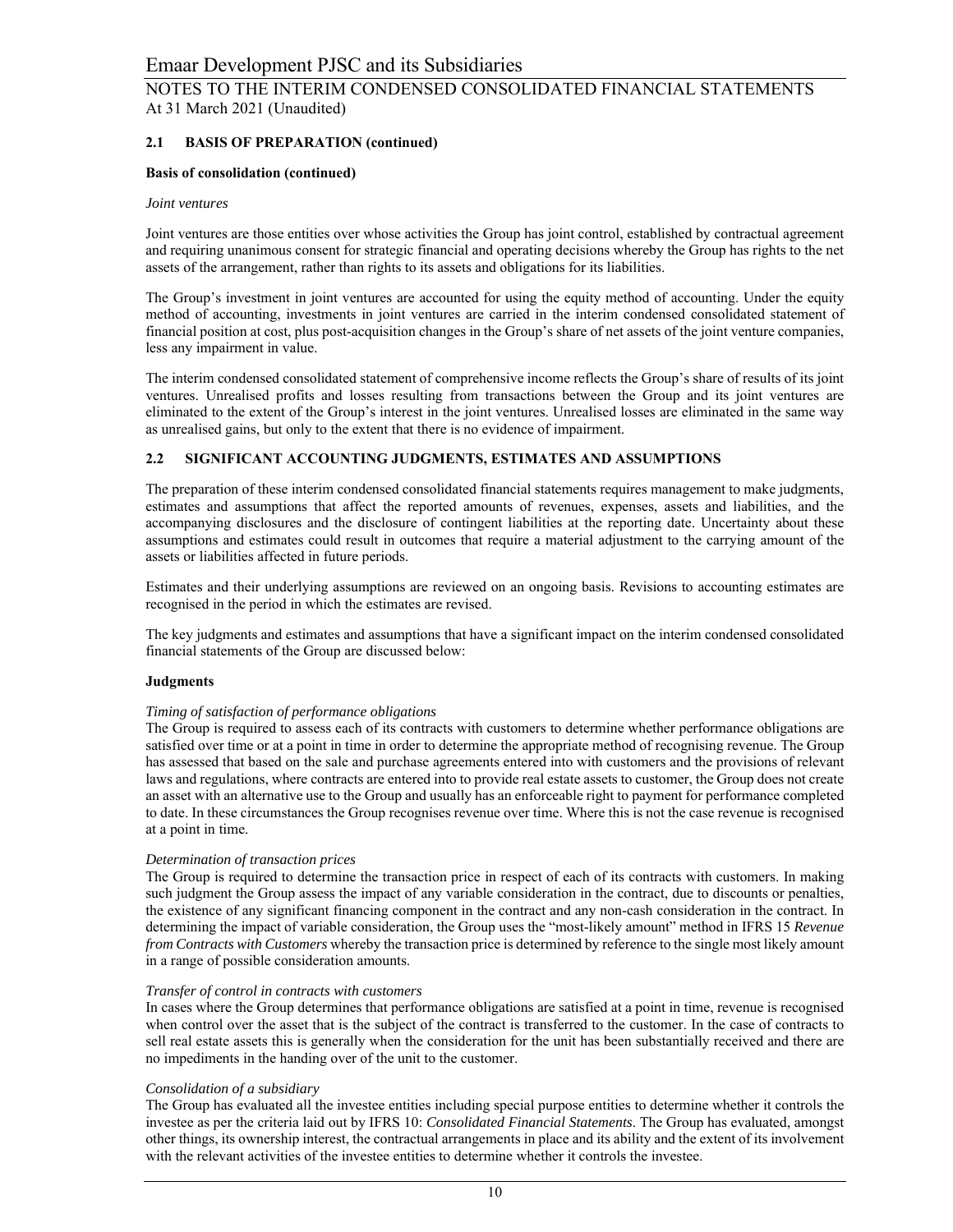# **2.2 SIGNIFICANT ACCOUNTING JUDGMENTS, ESTIMATES AND ASSUMPTIONS (continued)**

## **Estimations and assumptions**

#### *Split of real estate components*

The interim condensed consolidated financial statements of the Group include certain assets, liabilities, income, expenses and cash flows which are allocated to the Group based on management assumptions and estimates. This mainly includes development properties, trade and other payables, retention payable, advance from customers and selling, general and administrative expenses. These are allocated based on evaluation by project consultant and management best estimate of use of corporate resources by the Group.

#### *Impairment of trade, unbilled receivables and other receivables*

An estimate of the collectible amount of trade, unbilled and other receivables is made when collection of the full amount is no longer probable. For individually significant amounts, this estimation is performed on an individual basis. Amounts which are not individually significant, but which are past due, are assessed collectively and a provision applied based on expected credit losses on such receivables.

#### *Measurement of progress when revenue is recognised over time*

The Group has elected to apply the input method to measure the progress of performance obligations where revenue is recognised over time. The Group considers that the use of the input method which requires revenue recognition on the basis of the Group's efforts to the satisfaction of the performance obligation provides the best reference of revenue actually earned. In applying the input method, the Group estimates the cost to complete the projects in order to determine the amount of revenue to be recognised.

#### *Cost to complete the projects*

The Group estimates the cost to complete the projects in order to determine the cost attributable to revenue being recognised. These estimates include the cost of providing infrastructure, potential claims by contractors as evaluated by the project consultant and the cost of meeting other contractual obligations to the customers.

#### *Impairment of non-financial assets*

The Group assesses whether there are any indicators of impairment for all non-financial assets at each reporting date. The non-financial assets are tested for impairment when there are indicators that the carrying amounts may not be recoverable. When value in use calculations are undertaken, management estimates the expected future cash flows from the asset or cash-generating unit and chooses a suitable discount rate in order to calculate the present value of those cash flows.

#### *Impact of Covid-19*

In January 2020, the World Health Organization ("WHO") announced a global health emergency because of a new strain of coronavirus originating in Wuhan, China (the "COVID-19 Outbreak"). During March 2020, the WHO classified COVID-19 Outbreak as a pandemic based on the rapid increase in exposure and infections across the world. The pandemic nature of this virus has necessitated global travel restrictions and total lockdown in most countries of the world, with negative implications on the global economy, social life and also impacting the Group operations.

The COVID-19 Outbreak has impacted the Group which is reflected in its financial results for the year ended 31 December 2020. As a result, the Group has undertaken various measures, rationalizing its operations by optimizing staff level and operating costs, working closely with its suppliers and customers to minimize impact on revenue and cost, re-evaluating projects and increased collection efforts from various customers. As the lockdown started to ease and travel recommenced in the second half of 2020, the Group witnessed increased real estate sales compared to the initial time of pandemic in early part of 2020. The Group's management continues to evaluate current situation including pricing strategy and cost optimization initiatives.

Management's current assessment of the impact of the COVID-19 outbreak is as follows:

## *a) Net realisable value assessment of development properties*

The Group's real estate businesses has continued to deliver on projects. Land held for sale and properties classified under development properties are stated at the lower of cost or net realizable value ("NRV"). NRV is assessed with reference to estimated sales prices, costs of completion and advances received, development plans and market conditions existing at the end of the reporting period. The management has considered COVID-19 outbreak indicators to assess the estimated realizable value of its development properties and concluded that there is no material impact due to COVID-19 outbreak, leading to any significant write-downs, considering the head room that the Group has in respect of its development properties.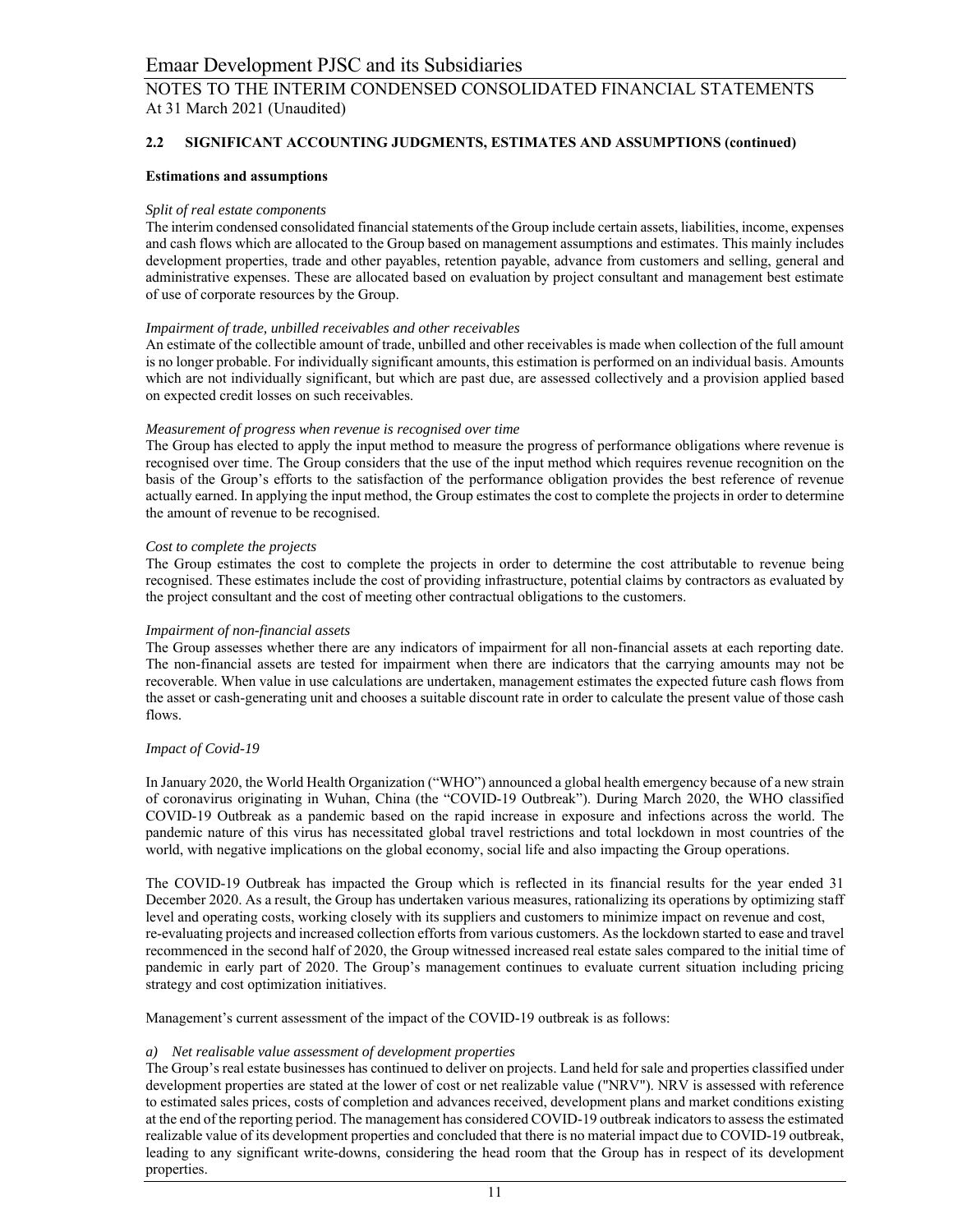# **2.2 SIGNIFICANT ACCOUNTING JUDGMENTS, ESTIMATES AND ASSUMPTIONS (continued)**

## **Estimations and assumptions (continued)**

# *b) Funding and liquidity*

In response to the pandemic situation, the Group continues to monitor and respond to all liquidity and funding requirements through its plan reflecting the current economic scenarios. The Group believes that, as at 31 March 2021, liquidity position of the Group remains strong and its existing balances of cash and cash equivalents, along with undrawn facilities will be sufficient to satisfy its working capital needs, capital expenditures and other liquidity requirements as they fall due in the foreseeable future

## *c) External property valuation reports*

As at 31 December 2020 valuations contained a material valuation uncertainty clause by the external valuers due to the market disruption caused by the COVID-19 pandemic, which resulted in a reduction in transactional evidence and market yields. This clause does not invalidate the valuation but implies that there is substantially more uncertainty than under normal market conditions. The valuation of properties takes into account the level of pandemic, related economic impact, expected recovery including earning levels of properties. As a result of the continued uncertainty, these assumptions may be revised significantly in the subsequent periods.

# **2.3 CHANGES IN THE ACCOUNTING POLICIES AND DISCLOSURES**

## **(a) New standards, interpretations and amendments adopted by the Group**

The accounting policies adopted in the preparation of the interim condensed consolidated financial statements are consistent with those followed in the preparation of the Group's annual consolidated financial statements for the year ended 31 December 2020, except for the adoption of new standards and interpretations effective as of 1 January 2021 and note as mentioned below. Although these new standards and amendments apply for the first time in 2021, they do not have a material impact on the annual consolidated financial statements or the interim condensed consolidated financial statements of the Group.

Interest Rate Benchmark Reform Phase 2 - Amendments to IFRS 9, IAS 39, IFRS 7, IFRS 4 and IFRS 16

## **(b) Standards, amendments and interpretations in issue but not effective**

The new and amended standards and interpretations that are issued, but not yet effective, up to the date of issuance of the Group's consolidated financial statements are disclosed below. The Group intends to adopt these new and amended standards, if applicable, when they become effective.

- **Amendments to IAS 37**  What is included in cost of fulfilling a contract for onerous contracts (Effective 1 January 2022)
- **Annual Improvements to IFRS Standards 2018 2020** Amendments to IFRS 1, IFRS 9, illustrative examples accompanying IFRS 16 and IAS 41 (effective 1 January 2022)
- **Property, Plant and Equipment, amendments to IAS 16** Amendments clarity treatment of proceeds before intended use (effective 1 January 2022)
- **Reference to the Conceptual Framework**  Amendments to IFRS 3 (effective 1 January 2022)
- **Definition of Accounting estimates, amendments to IAS 8** The amendments introduce a new definition for accounting estimates: clarifying that they are monetary amounts in the financial statements that are subject to measurement uncertainty. (effective 1 January 2023)
- **IFRS 10 and IAS 28** Sale or Contribution of Assets between an investor and its Associate or Joint Venture (the effective date has been deferred indefinitely, but an entity that early adopts the amendments must apply them prospectively)

The Group does not expect the adoption of the above new standards, amendments and interpretations to have a material impact on the future consolidated financial statements of the Group.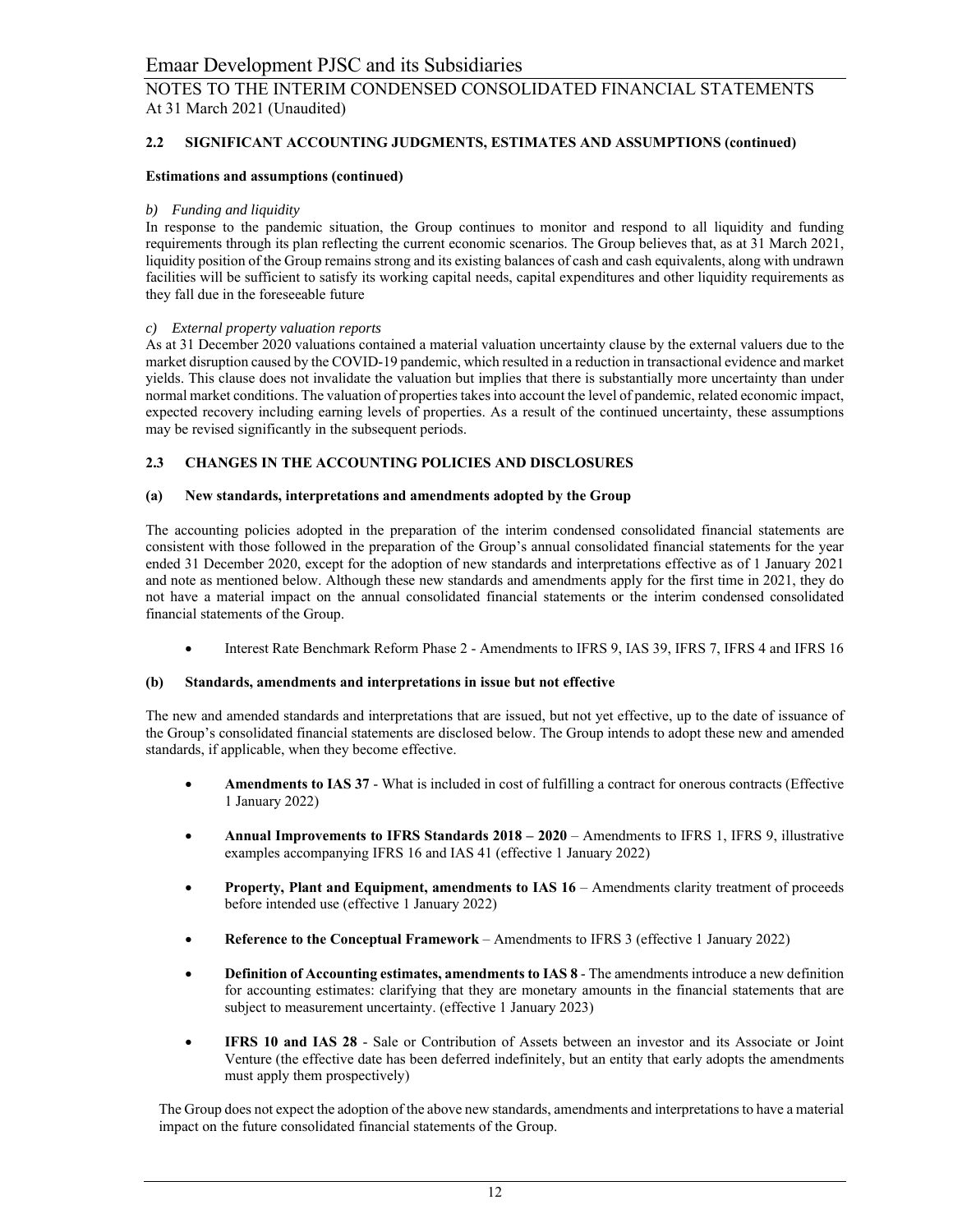# **2.4 SUMMARY OF SIGNIFICANT ACCOUNTING POLICIES**

The same accounting policies, methods of computation, significant accounting judgments and estimates and assumptions are followed in these interim condensed consolidated financial statements as compared with the most recent annual consolidated financial statements for the year ended 31 December 2020, except for the new standards and amendments adopted during the current period as explained in note 2.3.

#### **Revenue recognition**

#### *Revenue from contracts with customers*

The Group recognises revenue from contracts with customers based on a five-step model as set out in IFRS 15:

- Step 1. Identify the contract(s) with a customer: A contract is defined as an agreement between two or more parties that creates enforceable rights and obligations and sets out the criteria for every contract that must be met.
- Step 2. Identify the performance obligations in the contract: A performance obligation is a promise in a contract with a customer to transfer a good or service to the customer.
- Step 3. Determine the transaction price: The transaction price is the amount of consideration to which the Group expects to be entitled in exchange for transferring promised goods or services to a customer, excluding amounts collected on behalf of third parties.
- Step 4. Allocate the transaction price to the performance obligations in the contract: For a contract that has more than one performance obligation, the Group will allocate the transaction price to each performance obligation in an amount that depicts the amount of consideration to which the Group expects to be entitled in exchange for satisfying each performance obligation.
- Step 5. Recognise revenue when (or as) the entity satisfies a performance obligation.

The Group satisfies a performance obligation and recognises revenue over time, if one of the following criteria is met:

- 1. The customer simultaneously receives and consumes the benefits provided by the Group's performance as the Group performs; or
- 2. The Group's performance creates or enhances an asset that the customer controls as the asset is created or enhanced; or
- 3. The Group's performance does not create an asset with an alternative use to the Group and the entity has an enforceable right to payment for performance completed to date.

For performance obligations where one of the above conditions are not met, revenue is recognised at the point in time at which the performance obligation is satisfied.

When the Group satisfies a performance obligation by delivering the promised goods or services it creates a contract asset based on the amount of consideration earned by the performance. Where the amount of consideration received from a customer exceeds the amount of revenue recognised this gives rise to a contract liability.

Revenue is measured at the fair value of the consideration received or receivable, taking into account contractually defined terms of payment and excluding taxes and duty. The Group assesses its revenue arrangements against specific criteria to determine if it is acting as principal or agent. The Group has concluded that it is acting as a principal in all of its revenue arrangements. Revenue is recognised in the interim condensed consolidated statement of comprehensive income to the extent that it is probable that the economic benefits will flow to the Group and the revenue and costs, if applicable, can be measured reliably.

## *Development services*

Revenue from rendering of development management services is recognised when the outcome of the transaction can be estimated reliably, by reference to the stage of completion of the development obligation at the reporting date. Where the outcome cannot be measured reliably, revenue is recognised only to the extent that the expenses incurred are eligible to be recovered.

#### **Interest income**

Interest income is recognised as the interest accrues using the effective interest method, under which the rate used exactly discounts estimated future cash receipts through the expected life of the financial asset to the net carrying amount of the financial asset.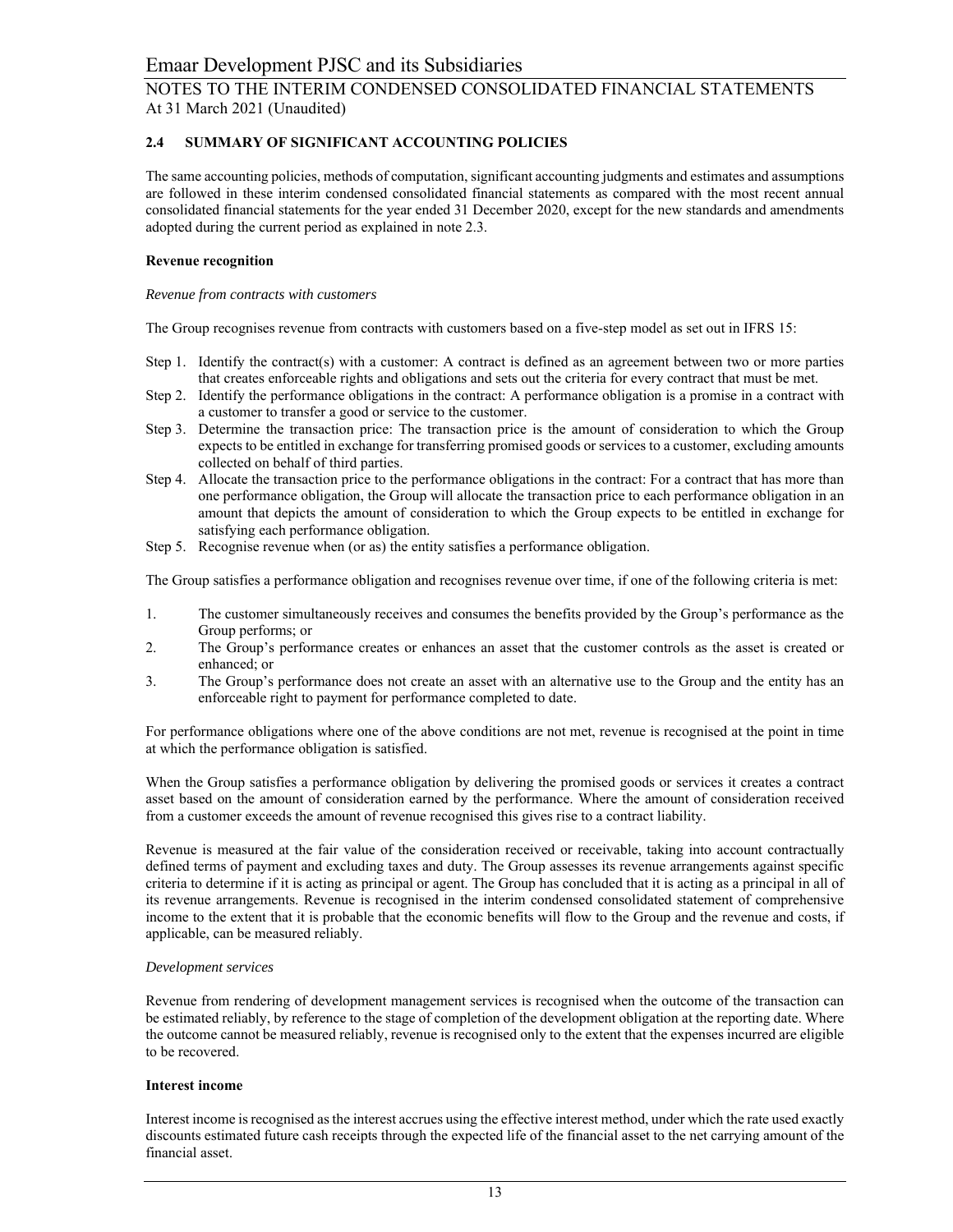# **2.4 SUMMARY OF SIGNIFICANT ACCOUNTING POLICIES (continued)**

## **Borrowing costs**

Borrowing costs directly attributable to the acquisition or construction of qualifying assets, which are assets that necessarily take a substantial period of time to get ready for their intended use or sale, are added to the cost of those assets, until such time as the assets are substantially ready for their intended use or sale. Borrowing costs consist of interest and other costs that an entity incurs in connection with the borrowing of funds.

All other borrowing costs are recognised in the interim condensed consolidated income statement in the year in which they are incurred.

## **Property, plant and equipment**

Property, plant and equipment are measured at cost (which includes capitalised borrowing costs) less accumulated depreciation and any impairment in value. Depreciation is calculated on a straight-line basis over the estimated useful lives as follows:

| Sales centers (included in land and buildings) | $1 - 10$ years |
|------------------------------------------------|----------------|
| Computers and office equipment                 | $2 - 5$ years  |
| Motor vehicles                                 | $3 - 5$ years  |
| Furniture and fixtures                         | $2 - 5$ vears  |

No depreciation is charged on land and capital work-in-progress. The useful lives, depreciation method and residual values are reviewed periodically to ensure that the method and period of depreciation are consistent with the expected pattern of economic benefits from these assets.

Expenditure incurred to replace a component of an item of property, plant and equipment that is accounted for separately is capitalised and the carrying amount of the component that is replaced is written off. Other subsequent expenditure is capitalised only when it increases future economic benefits of the related item of property, plant and equipment. All other expenditure is recognised in the interim condensed consolidated statement of comprehensive income as the expense is incurred.

Property, plant and equipment are reviewed for impairment whenever events or changes in circumstances indicate that the carrying amount of property, plant and equipment may not be recoverable. Whenever the carrying amount of property, plant and equipment exceeds their recoverable amount, an impairment loss is recognised in the condensed consolidated statement of comprehensive income. The recoverable amount is the higher of fair value less costs to sell of property, plant and equipment and the value in use. The fair value less costs to sell is the amount obtainable from the sale of property, plant and equipment in an arm's length transaction while value in use is the present value of estimated future cash flows expected to arise from the continuing use of property, plant and equipment and from its disposal at the end of its useful life.

Reversal of impairment losses other than goodwill impairment recognised in the prior years are recorded when there is an indication that the impairment losses recognised for the property, plant and equipment no longer exist or have reduced.

## **Development properties**

Properties acquired, constructed or in the course of construction for sale in the ordinary course of business are classified as development properties and are stated at the lower of cost or net realisable value. Cost includes:

- Freehold and leasehold rights for land;
- Amounts paid to contractors for construction; and
- Planning and design costs, costs of site preparation, professional fees for legal services, property transfer taxes, construction overheads and other directly attributable costs.

Net realisable value is the estimated selling price in the ordinary course of the business, based on market prices at the reporting date and discounted for the time value of money if material, less costs to completion and the estimated costs of sale.

The cost of development properties recognised in the interim condensed consolidated statement of comprehensive income on sale is determined with reference to the specific costs incurred on the property sold and an allocation of any non-specific costs based on the relative size of the property sold.

The management reviews the carrying values of the development properties on an annual basis.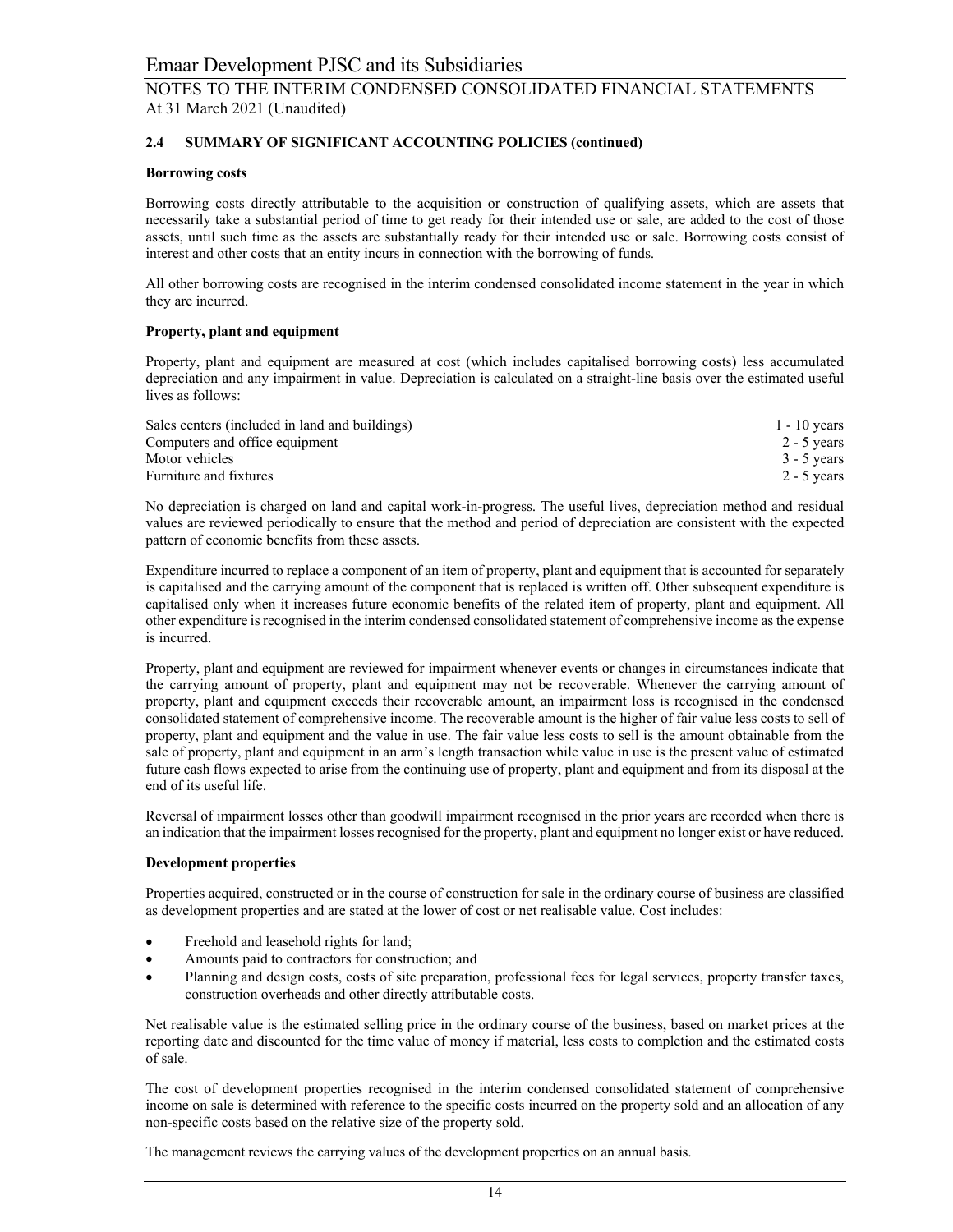# **2.4 SUMMARY OF SIGNIFICANT ACCOUNTING POLICIES (continued)**

# **Right-of-use assets**

The Group recognises right-of-use assets at the commencement date of the lease (i.e., the date the underlying asset is available for use). Right-of-use assets are measured at cost, less any accumulated depreciation and impairment losses, and adjusted for any remeasurement of lease liabilities. The cost of right-of-use assets includes the amount of lease liabilities recognised, initial direct costs incurred, and lease payments made at or before the commencement date less any lease incentives received. Unless the Group is reasonably certain to obtain ownership of the leased asset at the end of the lease term, the recognised right-of-use assets are depreciated on a straight-line basis over the shorter of its estimated useful life and the lease term. Right-of-use assets are subject to impairment.

# **Financial assets**

All financial assets are recognised and derecognised on trade date when the purchase or sale of a financial asset is made under a contract whose terms require delivery of the financial asset within the timeframe established by the market concerned. Financial assets are initially measured at cost, plus transaction costs, except for those financial assets classified as at fair value through other comprehensive income or profit or loss, which are initially measured at fair value. Trade receivables are initially recognised when they are originated. Trade and unbilled receivables that do not contain a significant financing component or for which the Group has applied the practical expedient are measured at the transaction price determined under IFRS 15. All recognised financial assets are subsequently measured in their entirety at either amortised cost or fair value.

The fair value of financial instruments that are actively traded in organised financial markets is determined by reference to quoted market bid prices for assets and offer prices for liabilities, at the close of business on the reporting date. If quoted market prices are not available, reference can also be made to broker or dealer price quotations.

The fair value of floating rate and overnight deposits with credit institutions is their carrying value. The carrying value is the cost of the deposit and accrued interest. The fair value of fixed interest-bearing deposits is estimated using discounted cash flow techniques. Expected cash flows are discounted at current market rates for similar instruments at the reporting date.

## *Classification of financial assets*

The classification of financial assets at initial recognition depends on the financial asset's contractual cash flow characteristics and the Group's business model for managing them. In order for a financial asset to be classified and measured at amortised cost or fair value through OCI, it needs to give rise to cash flows that are 'solely payments of principal and interest (SPPI)' on the principal amount outstanding. This assessment is referred to as the SPPI test and is performed at an instrument level.

For the purposes of classifying financial assets, an instrument is an 'equity instrument' if it is a non-derivative and meets the definition of 'equity' for the issuer (under IAS 32: Financial Instruments: Presentation) except for certain nonderivative puttable instruments presented as equity by the issuer. All other non-derivative financial assets are 'debt instruments'.

## *Equity investments*

All financial assets that are equity investments are measured at fair value either through other comprehensive income or through profit or loss. This is an irrevocable choice that the Group has made on adoption of IFRS 9 or will make on subsequent acquisition of equity investments unless the equity investments are held for trading, in which case, they must be measured at fair value through profit or loss. Gain or loss on disposal of equity investments is not recycled. Dividend income for all equity investments is recorded through the interim condensed consolidated income statement when the right of payment has been established, except when the Group benefits from such proceeds as a recovery of part of the cost of the financial asset, in which case, such gains are recorded in OCI. Equity instruments designated at fair value through P&L and OCI are not subject to impairment assessment.

The Group elected to classify irrevocably its non-listed equity investments as financial assets measured at fair value through other comprehensive income.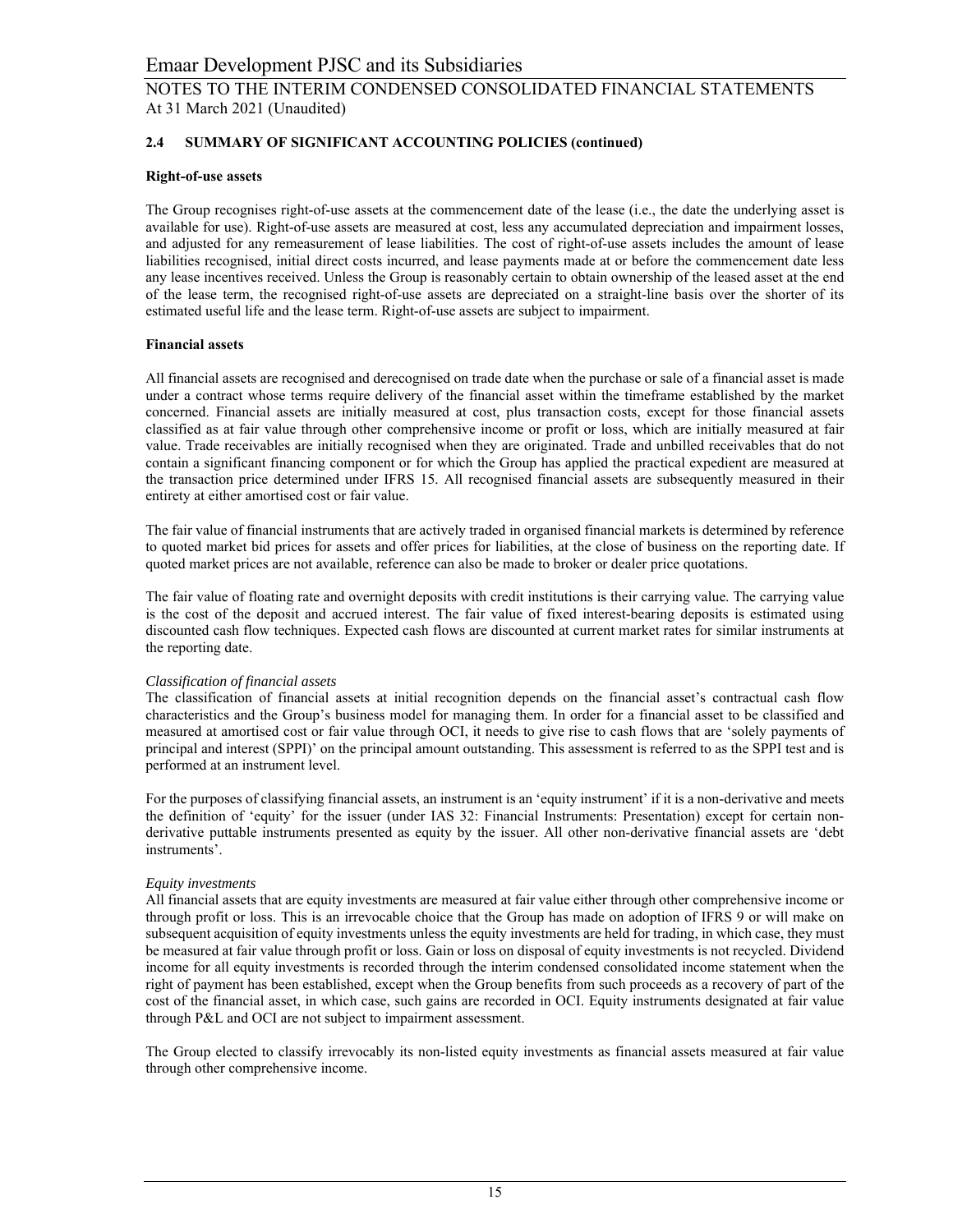# **2.4 SUMMARY OF SIGNIFICANT ACCOUNTING POLICIES (continued)**

## **Financial assets (contined)**

#### *Debt instruments*

Debt instruments are also measured at fair value through other comprehensive income (OCI) unless they are classified at amortised cost. They are classified at amortised cost only if:

- the asset is held within a business model whose objective is to hold the asset to collect the contractual cash flows; and
- the contractual terms of the debt instrument give rise, on specified dates, to cash flows that are solely payments of principal and interest on the principal outstanding.

#### *Cash and cash equivalents*

For the purpose of the statement of cash flows, cash and cash equivalents consist of cash in hand, bank balances and short-term deposits with an original maturity of three months or less, net of outstanding bank overdrafts.

#### *Trade and unbilled receivables*

Trade receivables are stated at original invoice amount (unless there is a significant financing component) less expected credit losses. When a trade receivable is uncollectible, it is written off against provision for doubtful debts. Subsequent recoveries of amounts previously written off are credited to the interim condensed consolidated income statement.

Services rendered but not billed at the reporting date are accrued as per the terms of the agreements as unbilled receivables.

#### *Foreign exchange gains and losses*

The fair value of financial assets denominated in a foreign currency is determined in that foreign currency and translated at the spot rate at the end of the reporting period. The foreign exchange component forms part of its fair value gain or loss. For financial assets classified as at fair value through profit or loss, the foreign exchange component is recognised in the interim condensed consolidated statement of comprehensive income. For financial assets designated at fair value through other comprehensive income any foreign exchange component is recognised in the interim condensed consolidated statement of comprehensive income. For foreign currency denominated debt instruments classified at amortised cost, the foreign exchange gains and losses are determined based on the amortised cost of the asset and are recognised in the 'other gains and losses' line item in the interim condensed consolidated statement of comprehensive income.

#### *Derecognition of financial assets*

A financial asset (or, when applicable, a part of a financial asset or part of a group of similar financial assets) is derecognised when:

- The rights to receive cash flows from the asset have expired; or
- The Group retains the right to receive cash flows from the asset, but has assumed an obligation to pay them in full without material delay to a third party under a 'pass-through' arrangement, and
- The Group has transferred its rights to receive cash flows from the asset and either:
	- has transferred substantially all the risks and rewards of the asset, or
	- has neither transferred nor retained substantially all the risks and rewards of the asset but has transferred control of the asset.

## *Derecognition of financial assets (contined)*

When the Group has transferred its right to receive cash flows from an asset or has entered into a pass-through arrangement, it evaluates if and to what extent it has retained the risks and rewards of ownership. When it has neither transferred nor retained substantially all the risks and rewards of the asset nor transferred control of the asset, the asset is recognised to the extent of the Group's continuing involvement in the asset. Continuing involvement that takes the form of a guarantee over the transferred asset is measured at the lower of the original carrying amount of the asset and the maximum amount of consideration that the Group could be required to repay.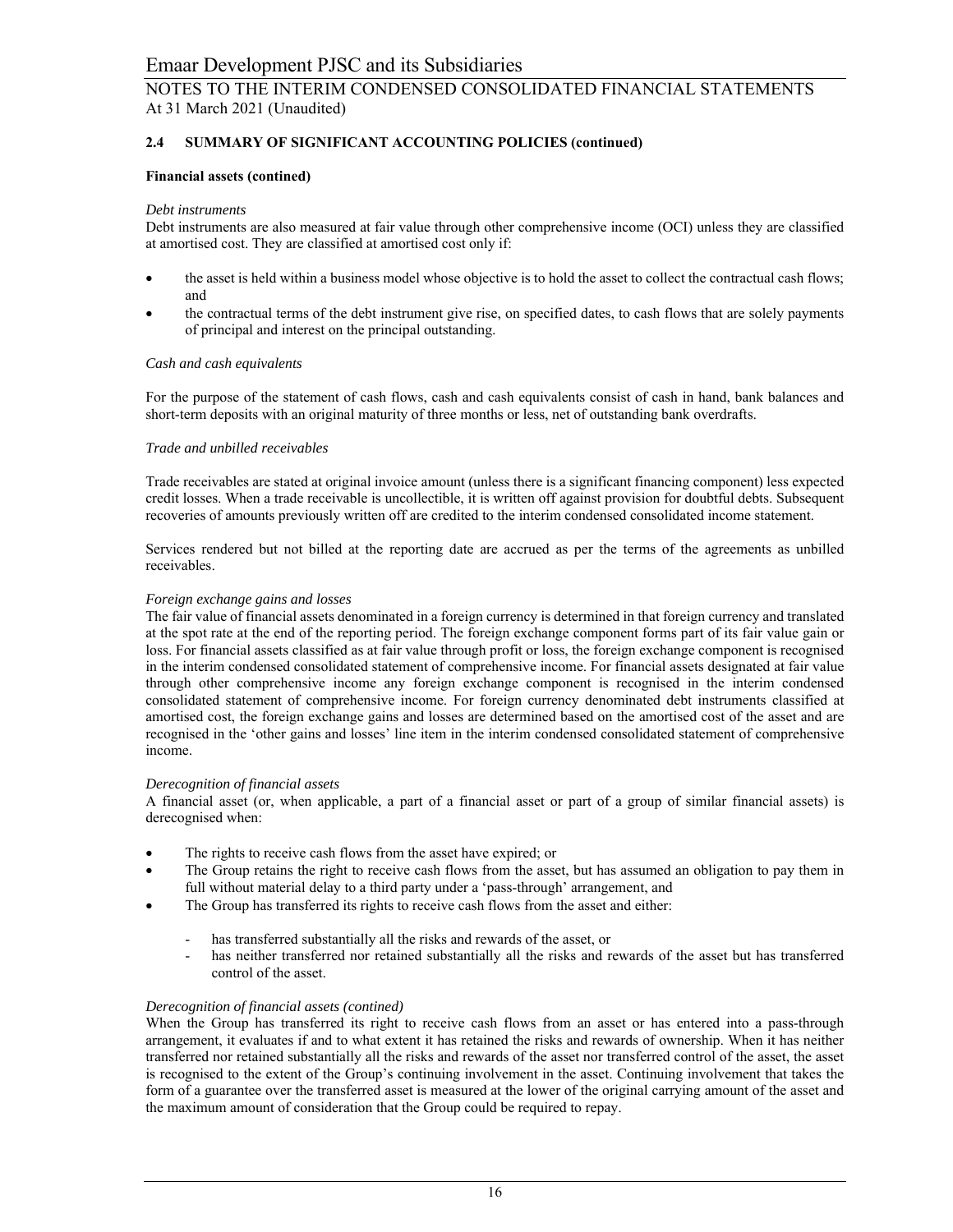# **2.4 SUMMARY OF SIGNIFICANT ACCOUNTING POLICIES (continued)**

# **Financial assets (continued)**

## *Impairment of financial assets*

The Group recognises an allowance for expected credit losses ("ECL") for all debt instruments and contract assets not held at fair value through profit or loss. ECLs are based on the difference between the contractual cash flows due in accordance with the contract and all the cash flows that the Group expects to receive. The shortfall is then discounted at an approximation to the asset's original effective interest rate.

ECLs are recognised in two stages. For credit exposures for which there has not been a significant increase in credit risk since initial recognition, ECLs are provided for credit losses that result from default events that are possible within the next 12-months (a 12-month ECL). For those credit exposures for which there has been a significant increase in credit risk since initial recognition, a loss allowance is required for credit losses expected over the remaining life of the exposure, irrespective of the timing of the default (a lifetime ECL).

When determining whether the credit risk of a financial asset has increased significantly since initial recognition and when estimating ECLs, the Group considers reasonable and supportable information that is relevant and available without undue cost or effort. This includes both quantitative and qualitative information and analysis, based on the Group's historical experience and informed credit assessment, that includes forward-looking information.

For trade and unbilled receivables and other receivables, the Group applies a simplified approach in calculating ECLs based on lifetime expected credit losses. The Group has established a provision matrix that is based on the Group's historical credit loss experience, adjusted for forward-looking factors specific to the debtors and the economic environment. The expected credit losses are recognised in the interim condensed consolidated statement of comprehensive income.

The Group consider a financial asset to be in default when internal or external information indicates that the Group is unlikely to receive the outstanding contractual amounts in full before taking into account any credit enhancements held by the Group. A financial asset is written off when there is no reasonable expectation of recovering the contractual cash flows.

At each reporting date, the Group assesses whether financial assets carried at amortised cost and debt securities at FVOCI are credit impaired. A financial asset is 'credit-impaired' when one or more events that have a detrimental impact on the estimated future cash flows of the financial asset have occurred.

Evidence that a financial asset is credit impaired includes the following observable data:

- significant financial difficulty of the debtor;
- a breach of contract such as a default or being more than 90 days past due;
- –– the restructuring of a loan or advance by the Group on terms that the Group would not consider otherwise;
- –– it is probable that the debtor will enter bankruptcy or other financial reorganisation; or
- the disappearance of an active market for a security because of financial difficulties.

## **Impairment of non-financial assets**

The Group assesses at each reporting date whether there is an indication that a non-financial asset (other than inventories, contract assets and deferred tax assets) may be impaired. If any indication exists, or when annual impairment testing for an asset is required, the Group estimates the asset's recoverable amount. An asset's recoverable amount is the higher of an asset's or cash-generating unit's (CGU) fair value less costs to sell and its value in use and is determined for an individual asset, unless the asset does not generate cash inflows that are largely independent of those from other assets or groups of assets. Where the carrying amount of an asset or CGU exceeds its recoverable amount, the asset is considered impaired and is written down to its recoverable amount. In assessing value in use, the estimated future cash flows are discounted to their present value using a pre-tax discount rate that reflects current market assessments of the time value of money and the risks specific to the asset or CGU. In determining fair value less costs to sell, an appropriate valuation model is used. These calculations are corroborated by valuation multiples, quoted share prices for publicly traded entities or other available fair value indicators.

Impairment losses are recognised in the interim condensed consolidated statement of comprehensive income in those expense categories consistent with the function of the impaired asset. They are allocated first to reduce the carrying amount of any goodwill allocated to the CGU, and then to reduce the carrying amounts of the other assets in the CGU on a pro rata basis.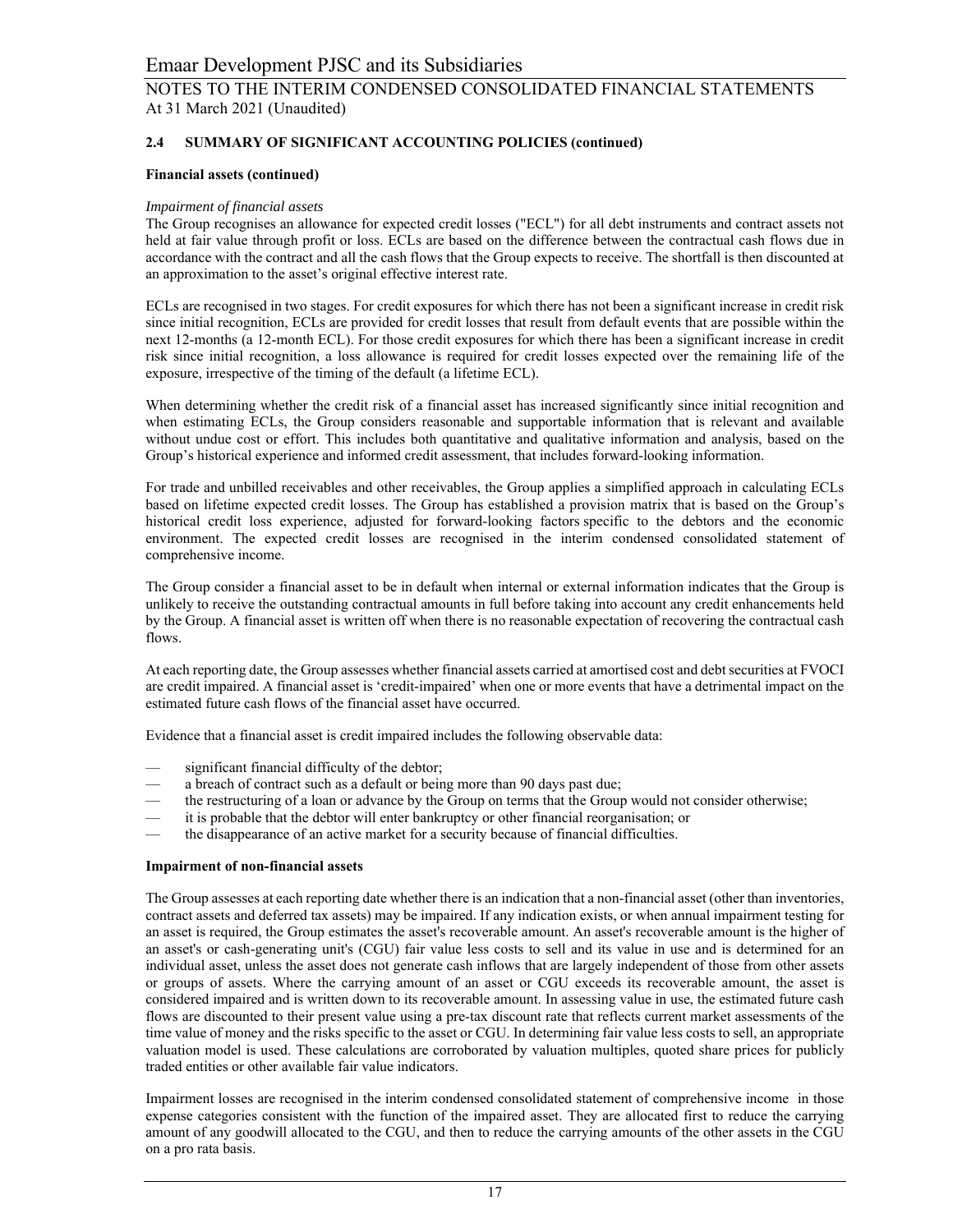# **2.4 SUMMARY OF SIGNIFICANT ACCOUNTING POLICIES (continued)**

#### **Impairment of non-financial assets (continued)**

For assets excluding goodwill, an assessment is made at each reporting date as to whether there is any indication that previously recognised impairment losses may no longer exist or may have decreased. If such indication exists, the Group estimates the asset's or cash-generating unit's recoverable amount. A previously recognised impairment loss is reversed only if there has been a change in the assumptions used to determine the asset's recoverable amount since the last impairment loss was recognised. The reversal is limited so that the carrying amount of the asset does not exceed its recoverable amount, nor exceed the carrying amount that would have been determined, net of depreciation, had no impairment loss been recognised for the asset in prior years. Such reversal is recognised in the interim condensed consolidated statement of comprehensive income.

#### **Financial liabilities and equity instruments issued by the Group**

Debt and equity instruments are classified as either financial liabilities or as equity instruments in accordance with the substance of the contractual agreements. Financial liabilities within the scope of IFRS 9 are classified as financial liabilities at fair value through profit or loss, loans and borrowings, or as derivative instrument as appropriate. The Group determines the classification of its financial liabilities at the initial recognition.

#### *Trade and other payables*

Liabilities are recognised for amounts to be paid in the future for goods or services received, whether billed by the supplier or not.

#### *Lease liabilities*

At the commencement date of the lease, the Group recognises lease liabilities measured at the present value of lease payments to be made over the lease term. The lease payments include fixed payments (including in substance fixed payments) less any lease incentives receivable, variable lease payments that depend on an index or a rate, and amounts expected to be paid under residual value guarantees. The lease payments also include the exercise price of a purchase option reasonably certain to be exercised by the Group and payments of penalties for terminating a lease, if the lease term reflects the Group exercising the option to terminate. The variable lease payments that do not depend on an index or a rate are recognised as expense in the period on which the event or condition that triggers the payment occurs.

In calculating the present value of lease payments, the Group uses the incremental borrowing rate at the lease commencement date if the interest rate implicit in the lease is not readily determinable. After the commencement date, the amount of lease liabilities is increased to reflect the accretion of interest and reduced for the lease payments made. In addition, the carrying amount of lease liabilities is remeasured if there is a modification, a change in the lease term, a change in the in-substance fixed lease payments or a change in the assessment to purchase the underlying asset*.* 

#### *Loans and borrowings*

Term loans are initially recognised at the fair value of the consideration received less directly attributable transaction costs.

After initial recognition, interest-bearing loans and borrowings are subsequently measured at amortised cost using the effective interest rate method. Gains and losses are recognised in the interim condensed consolidated statement of comprehensive income when the liabilities are derecognised as well as through the amortisation process.

#### *Other financial liabilities*

Other financial liabilities are initially measured at fair value, net of transaction costs and are subsequently measured at amortised cost using the effective interest method, with interest expense recognised on an effective yield basis.

The effective interest method is a method of calculating the amortised cost of a financial liability and of allocating interest expense over the relevant period. The effective interest rate is the rate that exactly discounts estimated future cash payments through the expected life of the financial liability, or, where appropriate, a shorter period.

#### *Derecognition of financial liabilities*

The Group derecognises financial liabilities when, and only when, the Group's obligations are discharged, cancelled or they expire. The Group also derecognises a financial liability when its terms are modified, and the cash flows of the modified liability are substantially different, in which case a new financial liability based on the modified terms is recognised at fair value. On derecognition of a financial liability, the difference between the carrying amount extinguished and the consideration paid (including any non-cash assets transferred or liabilities assumed) is recognised in interim condensed consolidated statement of comprehensive income .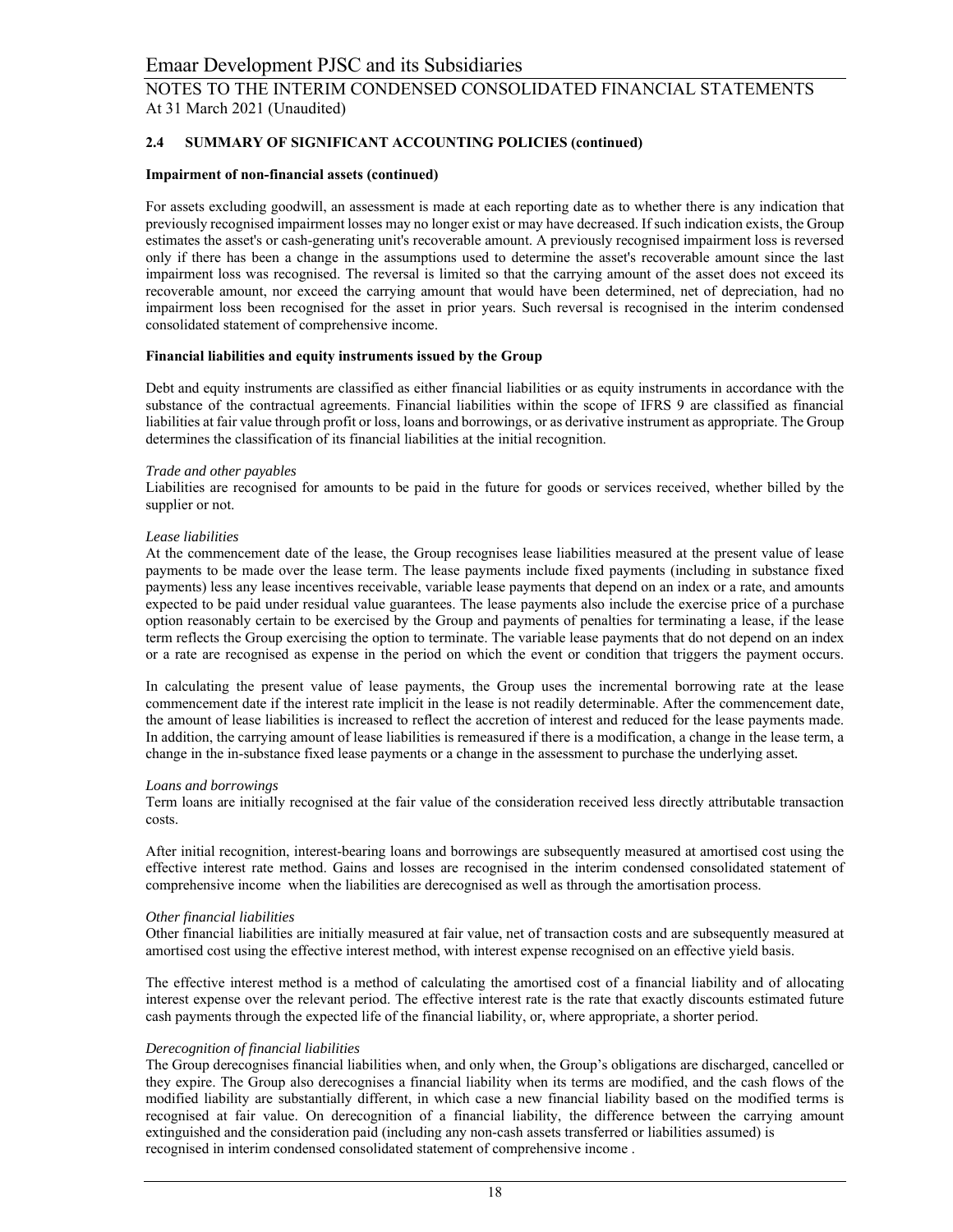# **2.4 SUMMARY OF SIGNIFICANT ACCOUNTING POLICIES (continued)**

#### **Financial liabilities and equity instruments issued by the Group (continued)**

#### *Offsetting of financial instruments*

Financial assets and financial liabilities are offset, and the net amount is reported in the interim condensed consolidated statement of financial position if there is a currently enforceable legal right to offset the recognised amounts and there is an intention to settle on a net basis, to realise the assets and settle the liabilities simultaneously.

#### **End-of-service benefits**

The Group provides end-of-service benefits to its employees. The entitlement to these benefits is usually based upon the employees' final salary and length of service, subject to the completion of a minimum service period. The expected costs of these benefits are accrued over the period of employment.

With respect to its eligible UAE and GCC national employees, the Group makes contributions to a pension fund established by the UAE General Pension and Social Security Authority calculated as a percentage of the employees' salaries. The Group's obligations are limited to these contributions, which are expensed when due.

#### **Provisions**

Provisions are recognised when the Group has a legal or constructive obligation as a result of a past event, it is probable that an outflow of resources embodying economic benefits will be required to settle the obligation, and the amount can be reliably estimated. When the Group expects some or all of a provision to be reimbursed, the reimbursement is recognised as a separate asset but only when the reimbursement is virtually certain. The expense relating to any provision is presented in the interim condensed consolidated statement of comprehensive income net of any reimbursement.

Provisions are measured at the present value of the expenditures expected to be required to settle the obligation at the end of the reporting period, using a pre-tax rate that reflects current market assessments of the time value of money and the risks specific to the obligation.

Provisions are reviewed at each statement of financial position date and adjusted to reflect the current best estimate. If it is no longer probable that an outflow of resources embodying economic benefits will be required to settle the obligation, the provision is reversed.

## **Fair value measurement**

The Group measures financial instruments, such as investment in securities and hedges, at fair value at each reporting date.

Fair value is the price that would be received to sell an asset or paid to transfer a liability in an orderly transaction between market participants at the measurement date. The fair value measurement is based on the presumption that the transaction to sell the asset or transfer the liability takes place either in the principal market for the asset or liability or the most advantageous market for the asset or liability.

The fair value of an asset or a liability is measured using the assumptions that market participants would use when pricing the asset or liability, assuming that market participants act in their economic best interest.

A fair value measurement of a non-financial asset takes into account a market participant's ability to generate economic benefits by using the asset in its highest and best use or by selling it to another market participant that would use the asset in its highest and best use.

For investments traded in an active market, fair value is determined by reference to quoted market bid prices.

The fair value of interest-bearing items is estimated based on discounted cash flows using interest rates for items with similar terms and risk characteristics.

For unquoted equity investments, fair value is determined by reference to the market value of a similar investment or is based on the expected discounted cash flows.

The fair value of forward foreign exchange contracts is calculated by reference to current forward exchange rates with the same maturity.

Fair value of interest rate swap contract is determined by reference to market value for similar instruments.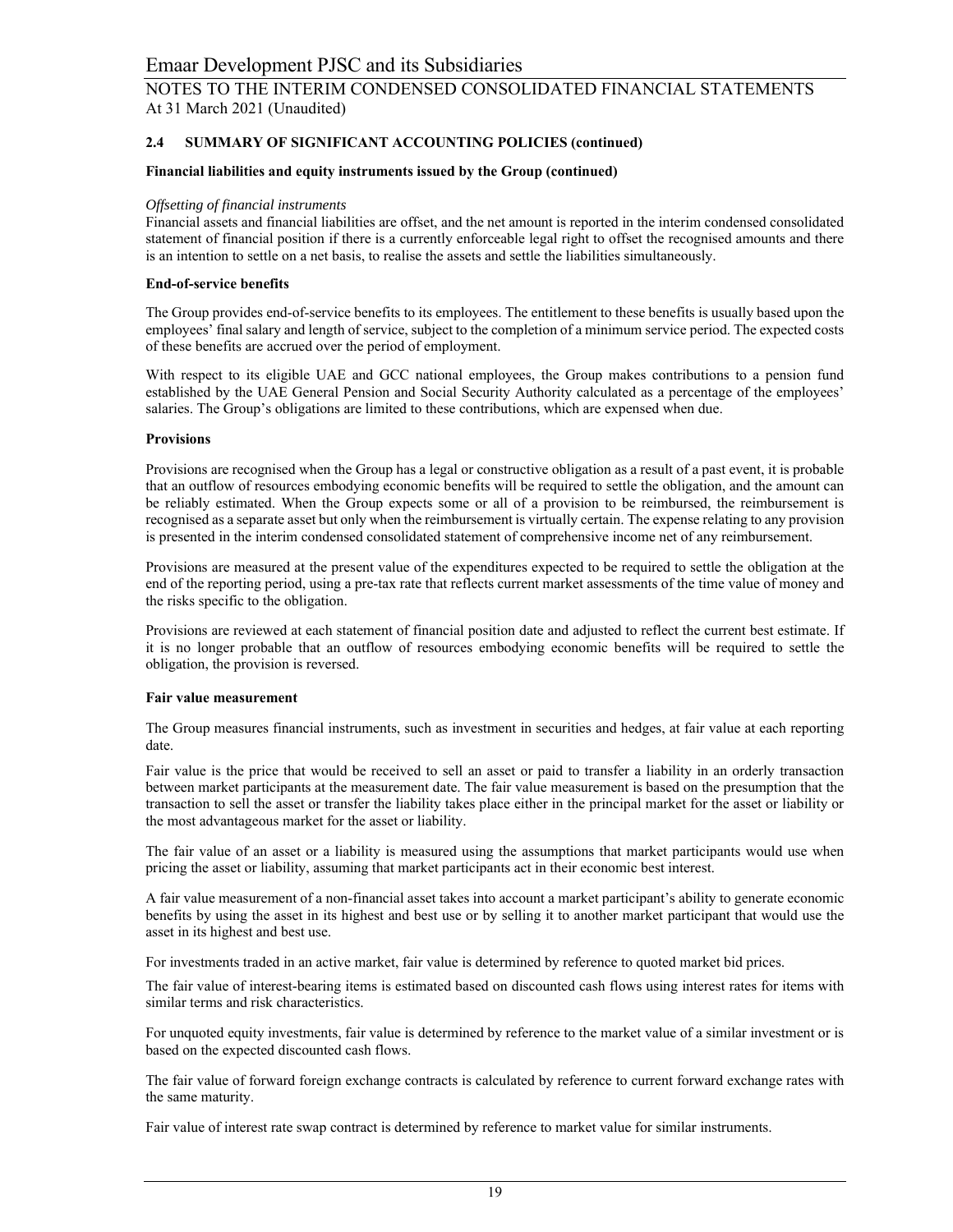# **2.4 SUMMARY OF SIGNIFICANT ACCOUNTING POLICIES (continued)**

#### **Fair value measurement (continued)**

The Group uses valuation techniques that are appropriate in the circumstances and for which sufficient data are available to measure fair value, maximising the use of relevant observable inputs and minimising the use of unobservable inputs.

All assets and liabilities for which fair value is measured or disclosed in the interim condensed consolidated financial statements are categorised within the fair value hierarchy, described as follows, based on the lowest level input that is significant to the fair value measurement as a whole:

- Level 1 Fair value measurements are those derived from quoted prices in an active market (that are unadjusted) for identical assets or liabilities.
- Level 2 Fair value measurements are those derived from inputs other than quoted prices included within Level 1 that are observable for the asset or liability either directly (i.e. as prices) or indirectly (i.e. derived from prices).
- Level 3 Fair value measurements are those derived from valuation techniques that include inputs for the asset or liability that are not based on observable market data (unobservable inputs).

For assets and liabilities that are recognised in the interim condensed consolidated financial statementson a recurring basis, the Group determines whether transfers have occurred between Levels in the hierarchy by re-assessing categorisation at the end of each reporting period.

For the purpose of fair value disclosures, the Group has determined classes of assets and liabilities on the basis of the nature, characteristics and risks of the asset or liability and the level of the fair value hierarchy as explained above.

## **3 SEGMENT INFORMATION**

For management purposes, the Group is organised into one segment based on its products and services, which is the real estate development business. Accordingly, the Group only has one reportable segment. Management monitors the operating results of the business as a single unit for the purpose of making decisions about resource allocation and performance assessment.

#### *Business segments*

Revenue, operating results, assets and liabilities presented in the interim condensed interim condensed consolidated financial statementsrelates to the real estate development business of the Group.

#### *Geographic segment*

The Group is currently operating only in the UAE, hence the operating results, assets and liabilities presented it the interim condensed interim condensed consolidated financial statements relates to its operation in the UAE.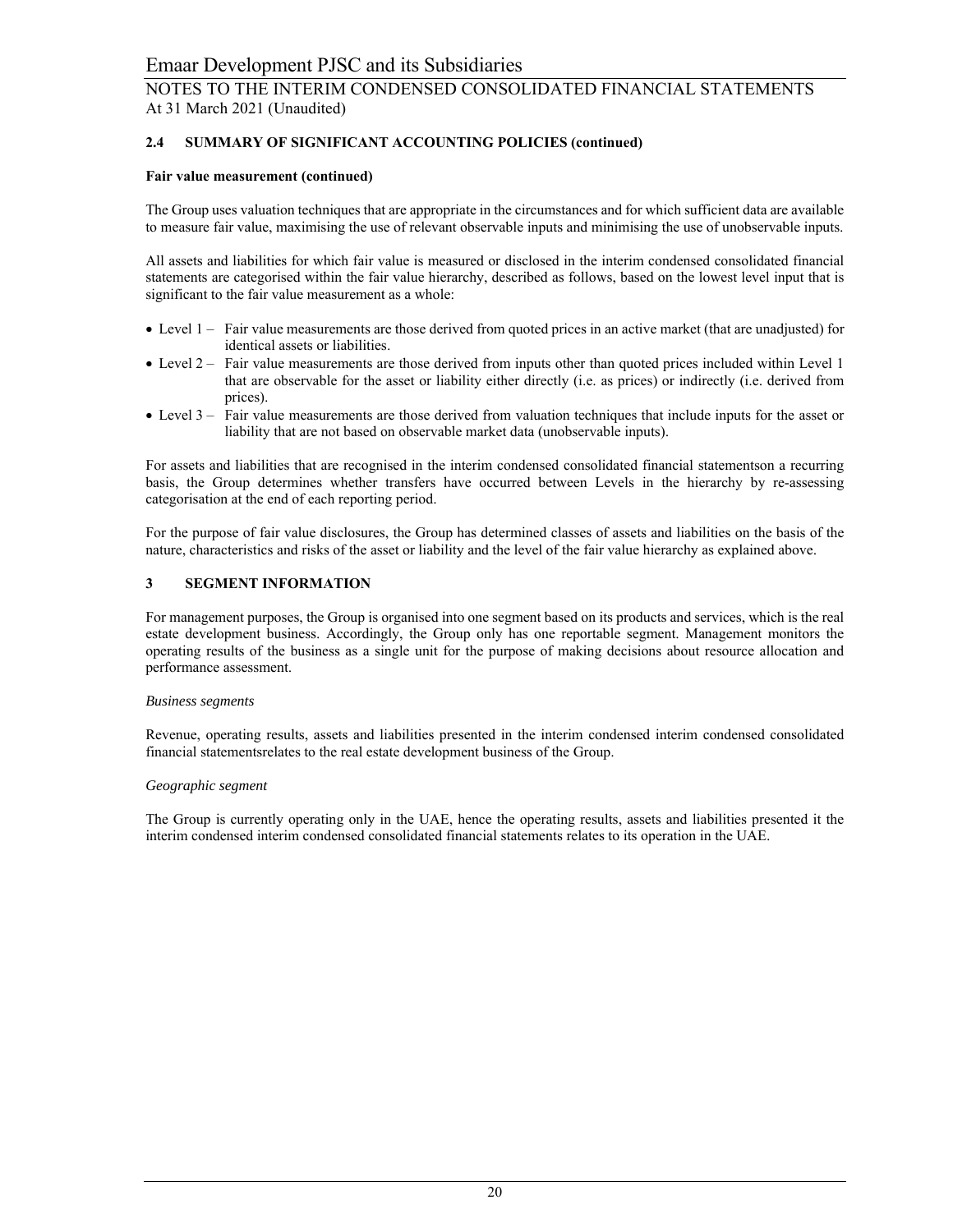# NOTES TO THE INTERIM CONDENSED CONSOLIDATED FINANCIAL STATEMENTS At 31 March 2021 (Unaudited)

# **4 REVENUE AND COST OF REVENUE**

|                                                                                                                              | Three-month period ended                     |                                              |
|------------------------------------------------------------------------------------------------------------------------------|----------------------------------------------|----------------------------------------------|
|                                                                                                                              | 31 March<br>2021<br><b>AED'000</b>           | 31 March<br>2020<br>AED'000<br>(Unreviewed)  |
| <b>Revenue</b><br>Sale of condominiums<br>Sale of villas<br>Sale of commercial units, plots of land and development services | 2,312,052<br>901,403<br>634,192<br>3,847,647 | 2,274,506<br>657,034<br>112,970<br>3,044,510 |
| <b>Cost of revenue</b><br>Cost of condominiums<br>Cost of villas<br>Cost of commercial units and plots of land               | 1,632,890<br>549,869<br>152,273              | 1,571,314<br>334,818<br>9,847                |
|                                                                                                                              | 2,335,032                                    | 1,915,979                                    |

Below is the split of revenue recognised over a period of time and single point in time:

|                                            | Three-month period ended                                      |  |
|--------------------------------------------|---------------------------------------------------------------|--|
| 31 March<br>2021<br>2020<br><b>AED'000</b> |                                                               |  |
| 3,303,759<br>543,888                       | 41,910                                                        |  |
| 3,847,647                                  |                                                               |  |
|                                            | 31 March<br>AED'000<br>(Unreviewed)<br>3,002,600<br>3,044,510 |  |

## **5 SELLING, GENERAL AND ADMINISTRATIVE EXPENSES**

|                                              | Three-month period ended           |                                             |
|----------------------------------------------|------------------------------------|---------------------------------------------|
|                                              | 31 March<br>2021<br><b>AED'000</b> | 31 March<br>2020<br>AED'000<br>(Unreviewed) |
| Sales and marketing expenses                 | 217,685                            | 159,457                                     |
| Payroll and related expenses                 | 34,799                             | 50,973                                      |
| Property management expenses                 | 24,583                             | 29,869                                      |
| Depreciation (including right-of use assets) | 4.474                              | 6,810                                       |
| Other expenses                               | 161,373                            | 110,846                                     |
|                                              | 442,914                            | 357,955                                     |
|                                              |                                    |                                             |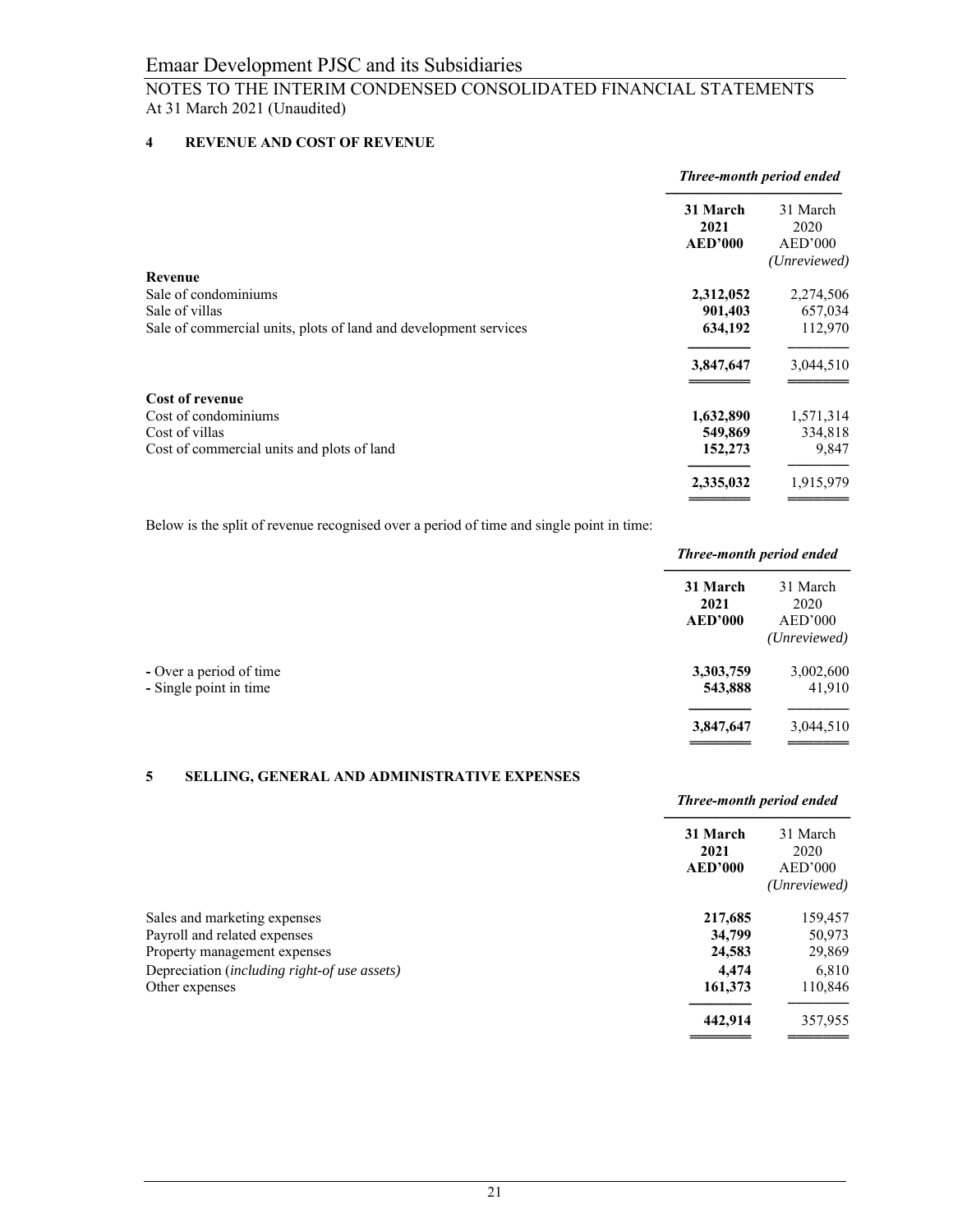# NOTES TO THE INTERIM CONDENSED CONSOLIDATED FINANCIAL STATEMENTS At 31 March 2021 (Unaudited)

## **6(a) FINANCE INCOME**

|                                                                              |                                    | Three-month period ended                    |  |
|------------------------------------------------------------------------------|------------------------------------|---------------------------------------------|--|
|                                                                              | 31 March<br>2021<br><b>AED'000</b> | 31 March<br>2020<br>AED'000<br>(Unreviewed) |  |
| Finance income on fixed and call deposits with banks<br>Other finance income | 3,384<br>4,470                     | 22,381                                      |  |
|                                                                              | 7,854                              | 22,381                                      |  |

## **6(b) FINANCE COSTS**

|                                                                          |                                    | Three-month period ended                    |  |
|--------------------------------------------------------------------------|------------------------------------|---------------------------------------------|--|
|                                                                          | 31 March<br>2021<br><b>AED'000</b> | 31 March<br>2020<br>AED'000<br>(Unreviewed) |  |
| Finance costs – bank and related party borrowings<br>Other finance costs | 24,164<br>30,339                   | 52,390<br>2,245                             |  |
|                                                                          | 54,503                             | 54.635                                      |  |

═══════════════════════════════════

## **7 BANK BALANCES AND CASH**

|                                                        | 2021<br><b>AED'000</b> | 31 March 31 December<br>2020<br>AED'000<br>(Audited) |
|--------------------------------------------------------|------------------------|------------------------------------------------------|
| Cash in hand<br>Current and call bank deposit accounts | 993<br>3,645,361       | 993<br>3,349,004                                     |
|                                                        | 3,646,354              | 3,349,997                                            |

As at 31 March 2021, Cash and cash equivalent is AED 3,601,877 thousands (31 December 2020: AED 3,307,800 thousands) which is after net of facilities obtained from various commercial banks in the UAE and are repayable on demand.

Cash at banks earn interest at fixed rates based on prevailing bank deposit rates. Short-term fixed deposits are made for varying periods between one day and three months, depending on the immediate cash requirements of the Group, and earn interest at the respective short-term deposit rates.

As at 31 March 2021, an amount of AED 3,478,264 thousands (31 December 2020: AED 3,278,834 thousands) are with banks against advances received from customers on sale of development properties which are deposited into escrow accounts. These deposits/balances are not under lien.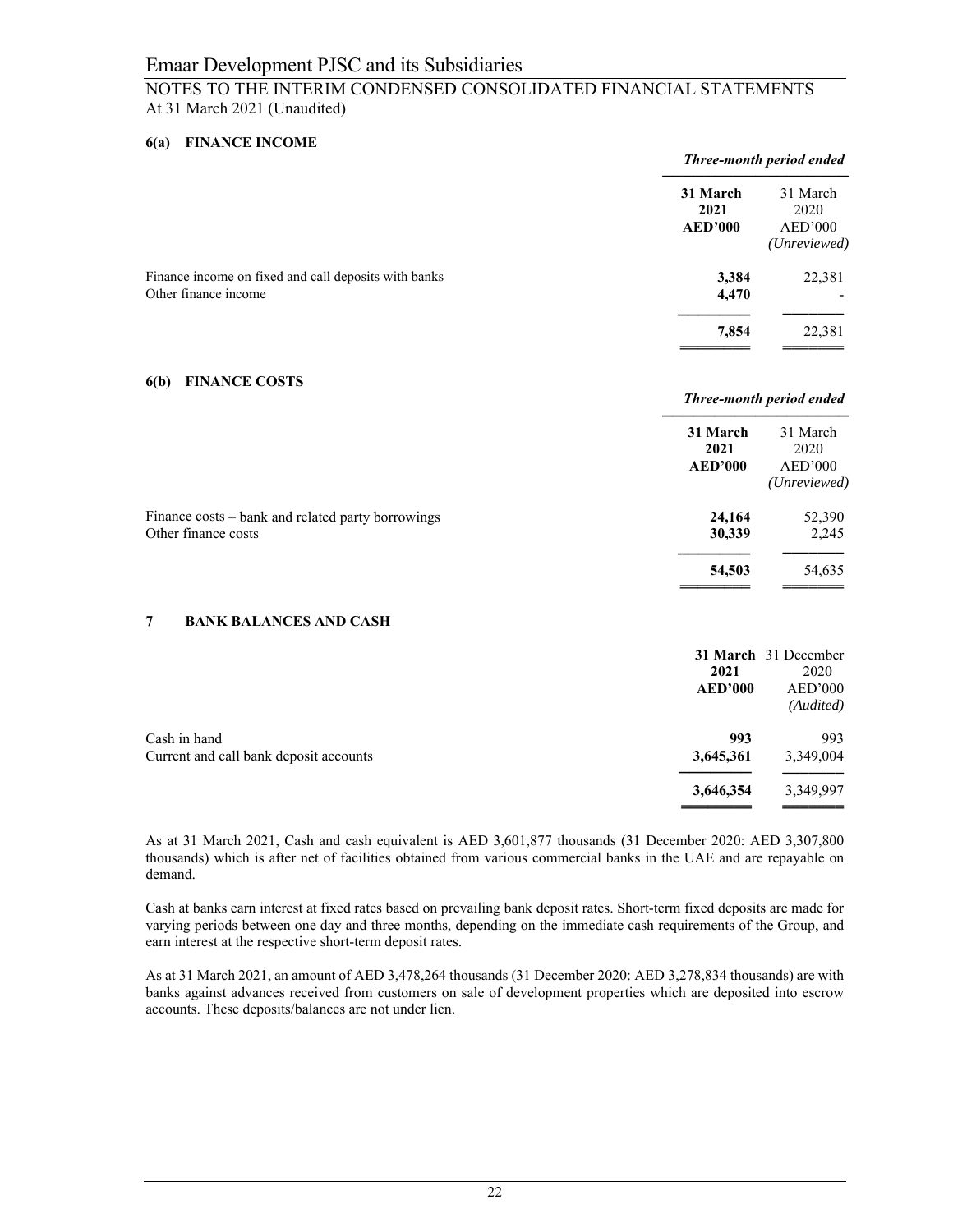# **8 TRADE AND UNBILLED RECEIVABLES**

|                                       | 31 March<br>2021 | 31 December<br>2020  |
|---------------------------------------|------------------|----------------------|
|                                       | AED'000          | AED'000<br>(Audited) |
| <b>Trade receivables</b>              |                  |                      |
| Amounts receivables within 12 months  | 930,611          | 1,272,402            |
| <b>Unbilled receivables</b>           |                  |                      |
| Unbilled receivables within 12 months | 4,764,403        | 4,045,017            |
| Unbilled receivables after 12 months  | 5,053,482        | 4,375,217            |
|                                       | 9,817,885        | 8,420,234            |
| Total trade and unbilled receivables  | 10,748,496       | 9,692,636            |
|                                       |                  |                      |

The above trade receivables are net of AED 48,497 thousands (31 December 2020: AED 48,497 thousands) relating to provision for doubtful debts representing management's best estimate of loss based on expected credit loss model. All other receivables are considered fully recoverable.

# **9 OTHER ASSETS, RECEIVABLES, DEPOSITS AND PREPAYMENTS**

|                                                                       | 31 March<br>2021<br><b>AED'000</b> | 31 December<br>2020<br>AED'000 |
|-----------------------------------------------------------------------|------------------------------------|--------------------------------|
|                                                                       |                                    | (Audited)                      |
| Advances to contractors and others                                    | 552,865                            | 661,377                        |
| Due from related parties (note 17)                                    | 3,363,704                          | 3,235,173                      |
| Deferred sales commission (i)                                         | 679,091                            | 621,241                        |
| Value added tax recoverable                                           | 128,669                            | 104,579                        |
| Prepayments                                                           | 6,245                              | 7,182                          |
| Other receivables and deposits                                        | 45,070                             | 39,153                         |
|                                                                       | 4,775,644                          | 4,668,705                      |
| Other assets, receivables, deposits and prepayments maturity profile: |                                    |                                |
| Within 12 months                                                      | 2,994,644                          | 2,997,705                      |
| After 12 months                                                       | 1,781,000                          | 1,671,000                      |
|                                                                       | 4,775,644                          | 4,668,705                      |
|                                                                       |                                    |                                |

(i) The deferred sales commission expense incurred to obtain or fulfil a contract with the customers is amortised over the period of satisfying performance obligations where applicable.

# **10 DEVELOPMENT PROPERTIES**

|                                                                   | 31 March       | 31 December |
|-------------------------------------------------------------------|----------------|-------------|
|                                                                   | 2021           | 2020        |
|                                                                   | <b>AED'000</b> | AED'000     |
|                                                                   |                | (Audited)   |
| Balance at the beginning of the period/year                       | 14,469,588     | 14,739,325  |
| Add: Costs incurred during the period/year                        | 1,834,217      | 5,825,355   |
| Less: Costs transferred to cost of revenue during the period/year | (2,334,854)    | (6,279,869) |
| Less: Transferred to Parent Company                               |                | 184,777     |
| Balance at the end of the period/year                             | 13,968,951     | 14,469,588  |
|                                                                   |                |             |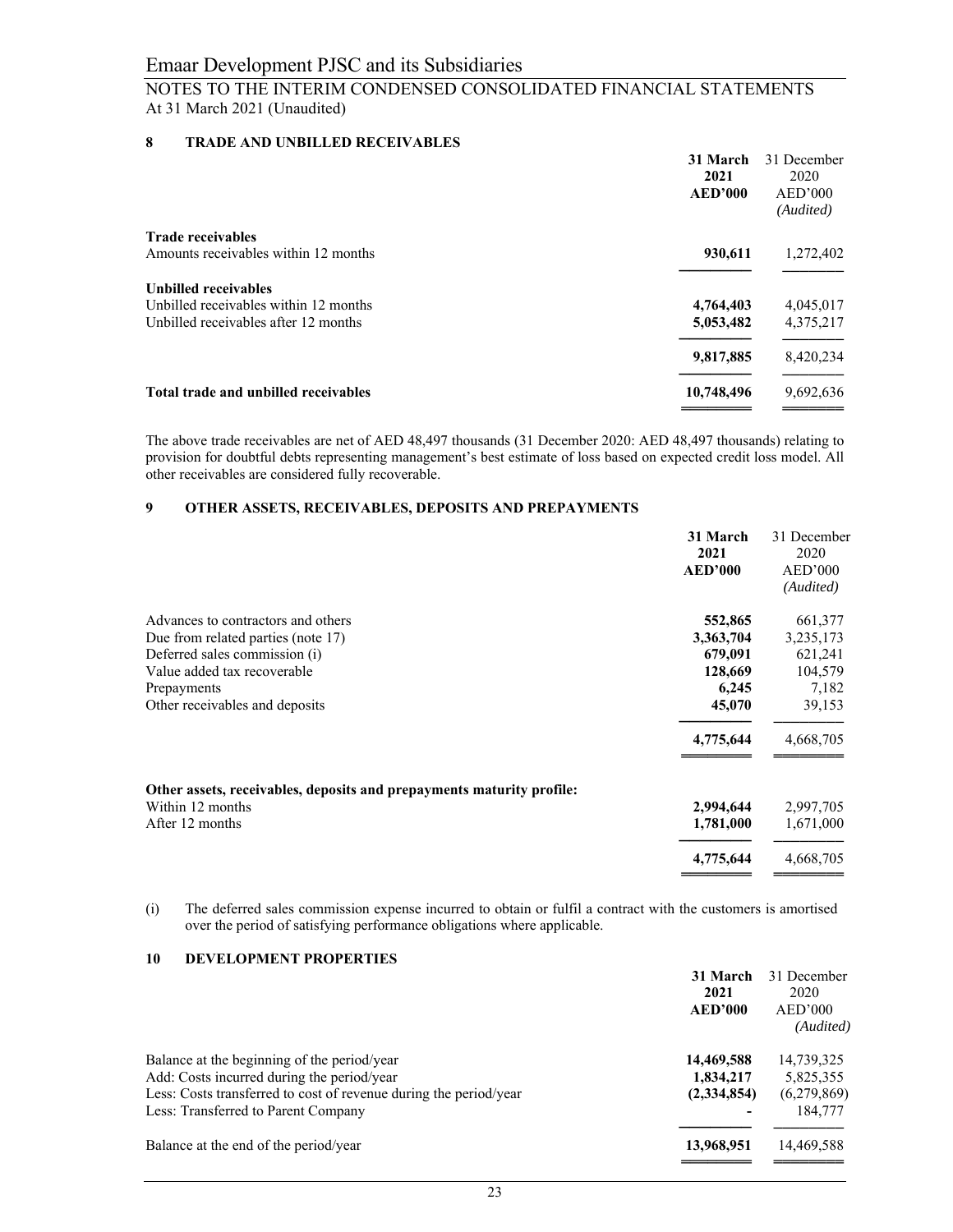# **11 LOAN TO JOINT VENTURES**

|                           | 31 March<br>2021<br><b>AED'000</b> | 31 December<br>2020<br>AED'000<br>(Audited) |
|---------------------------|------------------------------------|---------------------------------------------|
| Emaar Dubai South DWC LLC | 867,986                            | 861,359                                     |
| Old Town Views LLC        | 113,889                            | 113,889                                     |
|                           | 981,875                            | 975,248                                     |

Loans to joint ventures are unsecured, and are repayable as per the terms of the agreement and does not carry any interest.

## **12 INVESTMENT IN JOINT VENTURES**

|                                                        | 31 March<br>2021<br><b>AED'000</b> | 31 December<br>2020<br>AED'000<br>(Audited) |
|--------------------------------------------------------|------------------------------------|---------------------------------------------|
| Emaar Dubai South DWC LLC                              | 230,961                            | 197,943                                     |
| Zabeel Square LLC                                      | 234,536                            | 234,536                                     |
| Old Town Views LLC                                     | 112,315                            | 83,883                                      |
| Net investment in joint ventures as at period/year end | 577,812                            | 516,362                                     |

The Group has the following effective ownership interest in its joint ventures:

|                           | <b>Country of</b> | Ownership |        |
|---------------------------|-------------------|-----------|--------|
|                           | incorporation     | 2021      | 2020   |
| Emaar Dubai South DWC LLC | <b>UAE</b>        | 50.00%    | 50.00% |
| Zabeel Square LLC         | <b>UAE</b>        | 50.00%    | 50.00% |
| Old Town Views LLC        | UAE               | 61.25%    | 61.25% |

## **13 TRADE AND OTHER PAYABLES**

| 31 March<br>2021<br><b>AED'000</b>                         | 31 December<br>2020<br>AED'000<br>(Audited) |
|------------------------------------------------------------|---------------------------------------------|
| Creditors for land purchase<br>3,599,597                   | 3,564,953                                   |
| Project contract cost accruals and provisions<br>3,137,014 | 3,135,962                                   |
| Payable to related parties (note 17)<br>4,355,965          | 4,508,768                                   |
| Trade payables (i)<br>1,029,809                            | 928,247                                     |
| Sales commission payable<br>221,741                        | 120,583                                     |
| Payable to authorities<br>201.916                          | 182,537                                     |
| Other payables and accruals<br>566,139                     | 446,714                                     |
| 13, 112, 181                                               | 12,887,764                                  |

(i) Trade payables include Supplier factoring facility of AED 82,956 thousands (31 December 2020: AED 42,533 thousands) under which its suppliers elect to receive early payment of their invoice from a bank by factoring their receivable from the Group. Under the arrangement, a bank agrees to pay amounts to participating supplier in respect of invoices owed by the Group and receives settlement from the Group at a later date.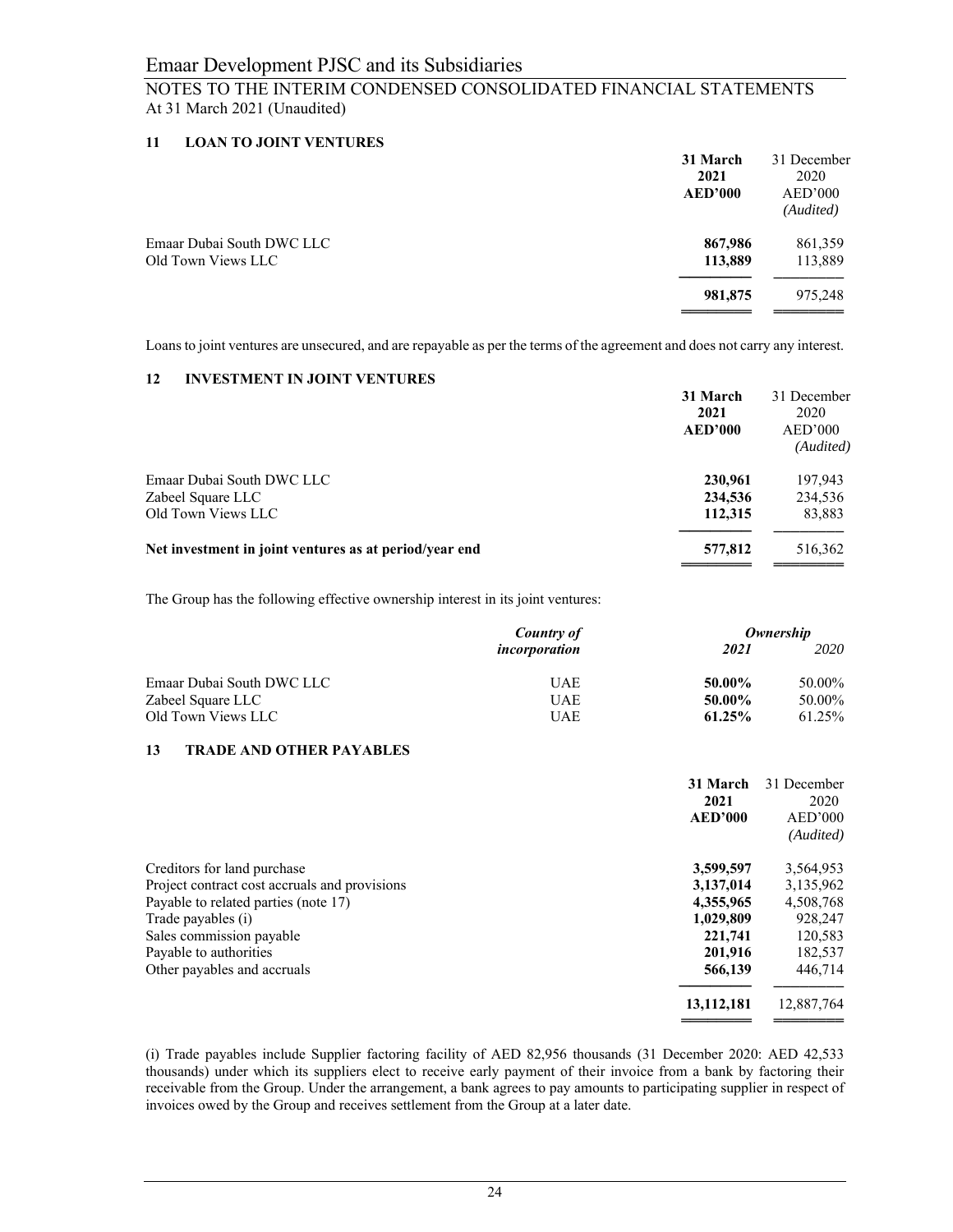# **14 INTEREST-BEARING LOANS AND BORROWINGS**

During 2019, the Group had availed 5-year Revolving credit facility ("RCF facility") of USD 1,000,000 thousands (AED 3,673,000 thousands). This RCF facility is unsecured and carries interest rate at 3 months LIBOR plus 1.25% per annum and is available until 2022. This RCF facility carries certain financial covenants. As at 31 March 2021, the Group has drawn down USD 975,000 thousands (AED 3,581,175 thousands) from the RCF facility. This RCF facility is interestbearing loans and borrowing and presented in the interim condensed consolidated financial statement at AED 3,577,902 thousands (31 December 2020: AED 3,669,249 thousands) net of unamortised directly attributable transaction cost, payable after 12 months from the reporting date.

During the current period, the Group has availed short term facility of AED 600,000 thousands (31 December 2020: Nil) and is repayable in FY 2022. This facility carries interest of EIBOR plus 1% per annum and is secured by a corporate guarantee from Parent Company. As at 31 March 2021, the Group has drawn down AED 160,000 thousands (31 December 2020: Nil) from the facility.

As at 31 March 2021, included under interest-bearing loans and borrowings is AED 44,477 thousands (31 December 2020: AED 42,197 thousands) which represents facilities obtained from various commercial banks in the UAE and is repayable on demand.

# **15 GUARANTEES AND CONTINGENCIES**

The Group has provided a performance guarantee of AED 6,190,453 thousands (31 December 2020: AED 6,503,506 thousands) to the Real Estate Regulatory Authority (RERA), Dubai for its projects as per RERA regulations.

# **16 COMMITMENTS**

At 31 March 2021, the Group had commitments of AED 5,312,083 thousands (31 December 2020: AED 6,434,085 thousands). This represents the value of contracts entered into by the Group including contracts entered into for purchase of plots of land at period/year end, net of invoices received and accruals made at that date.

Furthermore, in accordance with the Development Agreement entered by the Group with Mina Rashid, the Group has a commitment to pay 30% of future profits over the project life cycle of Mina Rashid Project.

There were certain claims submitted by contractors relating to various projects of the Group in the ordinary course of business from which it is anticipated that no material unprovided liabilities will arise.

# **17 RELATED PARTY DISCLOSURES**

For the purpose of these interim condensed consolidated financial statements, parties are considered to be related to the Group, if the Group has the ability, directly or indirectly, to control the party or exercise significant influence over the party in making financial and operating decisions, or vice versa, or where the Group and the party are subject to common control or common significant influence. Related parties may be individuals or other entities.

## **Related party transactions**

During the period, the following were the significant related party transactions, which were carried out in the normal course of business on terms agreed between the parties:

|                                                                | Three-month period ended           |                                             |
|----------------------------------------------------------------|------------------------------------|---------------------------------------------|
|                                                                | 31 March<br>2021<br><b>AED'000</b> | 31 March<br>2020<br>AED'000<br>(Unreviewed) |
| Parent:                                                        |                                    |                                             |
| Revenue (refer (ii) below)                                     | 66,332                             | 68,313                                      |
| Selling, general and administrative expenses (refer (i) below) | 120,848                            | 99,305                                      |
| Finance cost (refer (iii) below)                               | 10,593                             | 21,726                                      |
| Funding received (refer (iii) below)                           |                                    | 425,000                                     |
| Funding repaid (refer (iii) below)                             |                                    | (375,000)                                   |
| Affiliated entities:                                           |                                    |                                             |
| Selling, general and administrative expenses                   | 726                                | 17,433                                      |
| Property development expenses                                  | 3,588                              | 23,221                                      |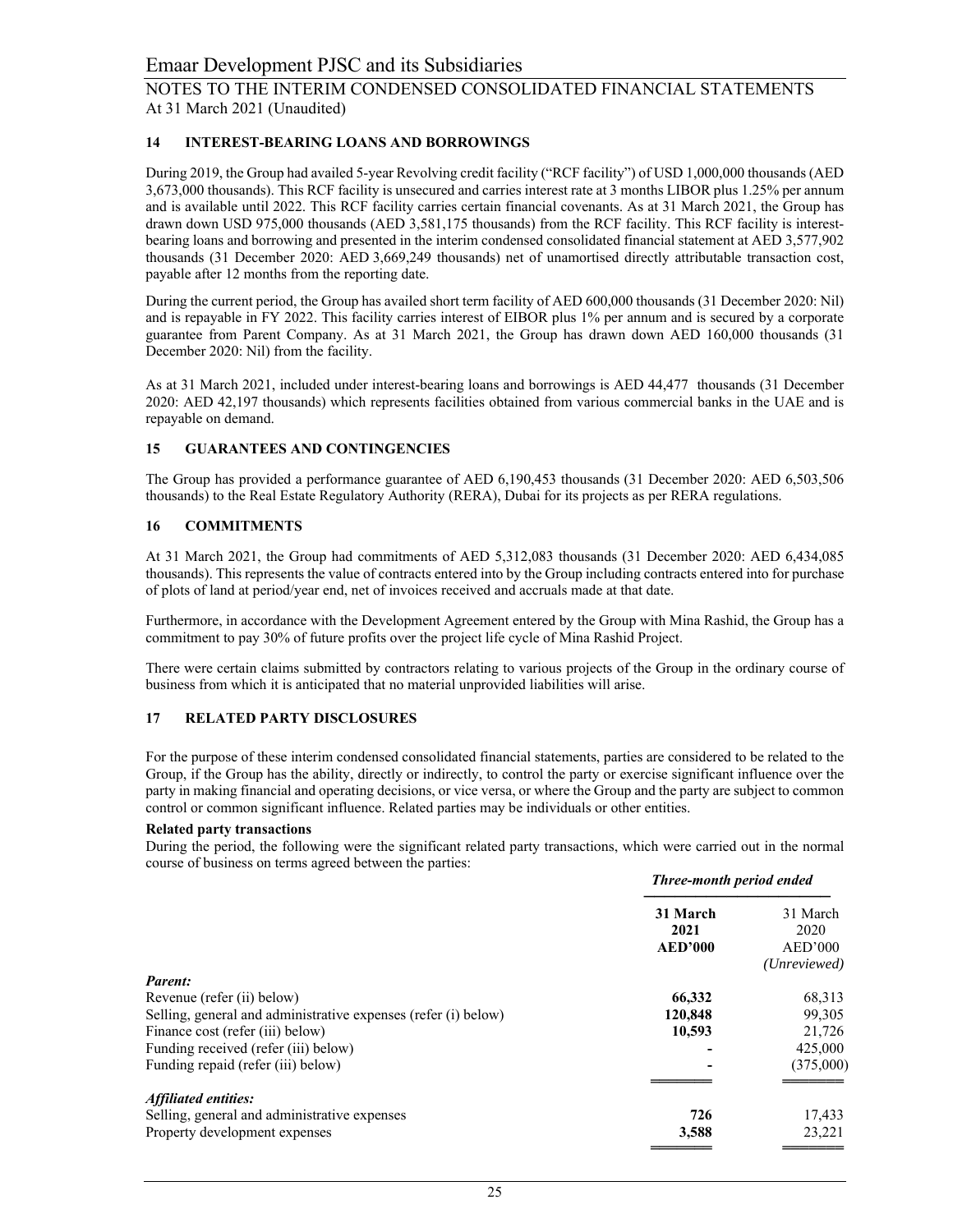# **17 RELATED PARTY DISCLOSURES (continued)**

|                                                                | Three-month period ended |                         |
|----------------------------------------------------------------|--------------------------|-------------------------|
|                                                                | 31 March<br>2021         | 31 March<br>2020        |
|                                                                | <b>AED'000</b>           | AED'000<br>(Unreviewed) |
| Directors, Key management personnel and their related parties: |                          |                         |
| Selling, general and administrative expenses                   | 87                       |                         |
|                                                                |                          |                         |

## **Related party balances**

Significant related party balances (and the interim condensed consolidated statement of financial position captions within which these are included) are as follows:

|                                                                        | 31 March       | 31 December |
|------------------------------------------------------------------------|----------------|-------------|
|                                                                        | 2021           | 2020        |
|                                                                        | <b>AED'000</b> | AED'000     |
|                                                                        |                | (Audited)   |
| <b>Parent:</b>                                                         |                |             |
| Other assets, receivables, deposits and prepayments (refer (ii) below) | 3,329,428      | 3,207,391   |
| Trade and other payables (refer (iii) below)                           | 4,321,392      | 4,475,696   |
|                                                                        |                |             |
| Affiliated entities:                                                   |                |             |
| Other assets, receivables, deposits and prepayments                    | 34,276         | 27,782      |
| Trade and other payables                                               | 34,573         | 33,072      |
|                                                                        |                |             |

## *(i) Allocation of corporate expenses:*

The Parent Company has provided certain corporate functions to the Group and costs associated with these functions were allocated to the Group. These functions included human resources, treasury, investor relations, finance and accounting, compliance, information technology, corporate and legal compliance, business development and marketing. As per Relationship Agreement, corporate expenses are allocated by the Parent on the basis of 3% of revenue of the Group.

## *(ii) Recoverable from the Parent:*

This mainly represents balances recoverable from the Parent with respect to the development costs incurred for the Build-to-sell (BTS) developments in Dubai Creek Harbour project. As agreed in the Master Transfer Agreement (MTA), the Parent has transferred the development services and profit relating to the BTS development in Dubai Creek Harbour project to the Company, for which the development costs including infrastructure costs are incurred by the Company. These balances will be recovered as per the agreed terms in the MTA.

## *(iii) Payable to the Parent Company:*

Amount due to the Parent Company is unsecured and is repayable on demand. This includes AED 2,584,750 thousands (31 December 2020: AED 2,584,750 thousands) which carries interest rate at LIBOR plus 1.4% per annum. Also refer note 13. The Group has total credit facility of USD 1,350,000 thousands (AED 4,958,550 thousands).

## **Compensation of key management personnel**

The remuneration of key management personnel during the period was as follows:

|                                                           | 31 March<br>2021<br><b>AED'000</b> | 31 March<br>2020<br>AED'000<br>(Unreviewed) |
|-----------------------------------------------------------|------------------------------------|---------------------------------------------|
| Short-term benefits<br>Employees' end-of-service benefits | 11,971<br>478                      | 16,604<br>654                               |
|                                                           | 12,449                             | 17,258<br>____                              |

During the period, the number of key management personnel is 38 (31 March 2020: 50)